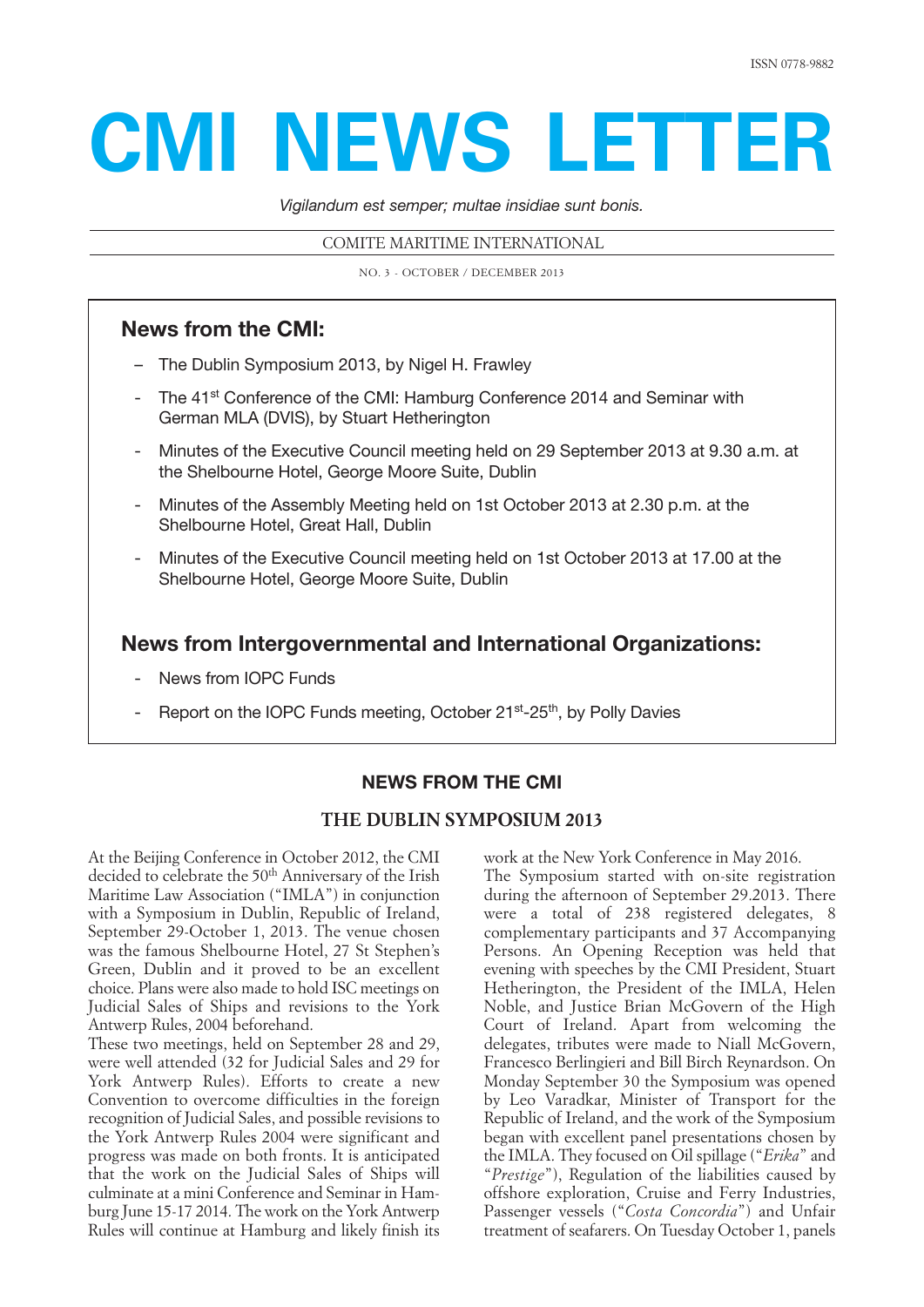<span id="page-1-0"></span>arranged by the CMI were on Cross Border Insolvencies, Limitation of Liability in a bankruptcy context, difficulties in the National Implementations of Maritime Conventions, and Marine Insurance.

Those unable to attend at Dublin would be well advised to visit the Symposium website www.cmi2013dublin.com to read the excellent papers that were presented.

During the afternoon of October 1, the Assembly was held and, running concurrently with it, was a panel session of Young Lawyers giving papers on interesting and topical subjects.

A Gala dinner was held on September 30 at the Mansion House in Dublin, featuring Irish Dancers (with some lively CMI participation) and Musicians. A Closing Party was held the following evening at the Gravity Bar in the Guinness Storehouse featuring large pints of "Black Stuff" and Irish stew. A great time was had by all.

The CMI thanks the IMLA, its President, Helen Noble, her organising team and the PCO Niav Miller and her team at Conference Organisers Ltd. who all did a superb job.

NIGEL H. FRAWLEY\*

# **THE 41ST CONFERENCE OF THE CMI: HAMBURG CONFERENCE 2014 AND SEMINAR WITH GERMAN MLA (DVIS)**

## *Hamburg and Berlin (add-on) 14 to 19 June 2014*

It is fitting that in 2014 the CMI will be holding its Conference in Germany. The last such occasion took place in April 1974 when the 30th Conference of the CMI took place in Hamburg.

The Atlantic Hotel was also the principal venue on that occasion. Photographs of that event show the President of the CMI, Albert Lilar, addressing the audience and, in the audience, a young (future President of the CMI) Allan Philip is clearly distinguishable, as well as Bill Birch-Reynardson and Niall McGovern, the last two of whom we recalled fondly at the Dublin Symposium last year.

It may be of interest that topics discussed in 1974 included the Limitation Convention 1957, Revision of the Hague Rules, Revision of the York Antwerp Rules 1950, and shipbuilding contracts.

It is therefore a great pleasure, 40 years after that last event, for the CMI to return to Hamburg for a Conference. It is acknowledged that this is a condensed version of the more recent CMI Conferences as it will not take place over five days and there is only one topic that will be debated at length in the traditional CMI fashion, namely Judicial Sales. The event is a CMI Conference because it is hoped that in the Plenary session and at the following Assembly Meeting a draft instrument on Judicial Sales, which could not be finalised in Beijing, will be concluded for forwarding to an appropriate international body.

If you have not previously attended a CMI Conference (as opposed to a Symposium or Colloquium) you will learn much about the conduct of international diplomatic conferences by seeing the CMI produce a text which could potentially become an international convention.

The weekend prior to the Conference (the 14th and 15th June) will be utilised for International Sub-Committee meetings for both Judicial Sales and the General Review of the Rules on General Average.

For those not interested in participating in the Judicial Sales debate, there will be contemporaneous seminar sessions arranged with the DVIS on a variety of current issues in maritime law taking place on the Monday and Tuesday.

The topics which will be discussed have been grouped under the themes *Ships in Hot Water* and *Ships in Cold Water*. Under the former, papers will look at subjects such as ship finance, restructuring, cross border insolvency, piracy and wrongful arrest. Under the latter, papers will discuss Arctic issues.

In addition to the academic program, there will of course be the usual social functions at interesting venues, such as the Anglo-German Club, the Maritime Museum and Town Hall, and also a visit to the International Tribunal for the Law of the Sea.

For many delegates who have not previously had an opportunity to visit Berlin the "add-on" may well be a highlight of this meeting.

I look forward to seeing you at the Hamburg Conference and Seminar 2014.

The website for registration and programme details is **www.cmi2014hamburg.org**.

STUART HETHERINGTON\*\*

Secretary General.

President.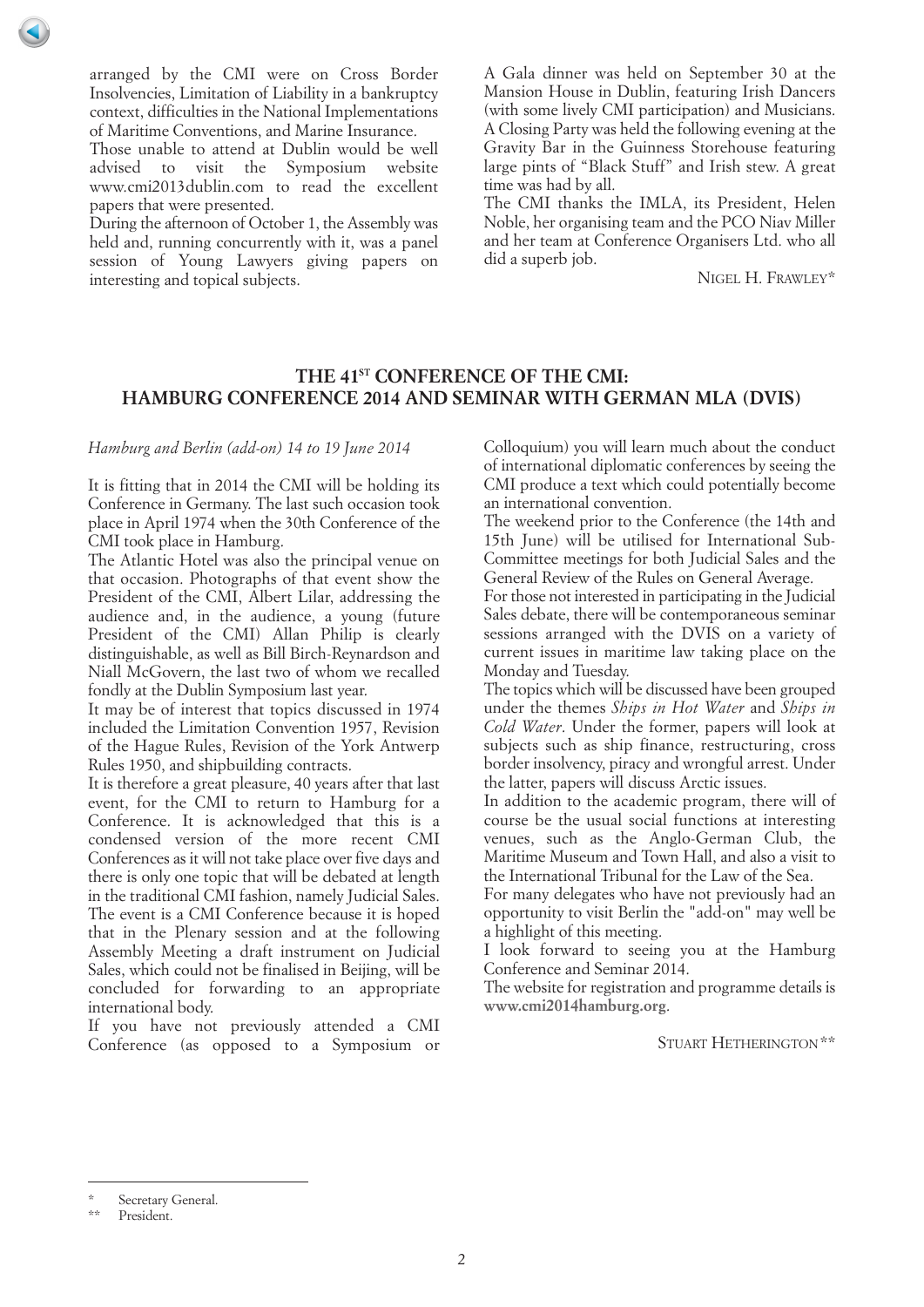# <span id="page-2-0"></span>**MINUTES OF THE EXECUTIVE COUNCIL MEETING HELD ON 29 SEPTEMBER 2013 AT 9.30 A.M. AT THE SHELBOURNE HOTEL, GEORGE MOORE SUITE, DUBLIN**

Participating:

*President:* STUART HETHERINGTON *Vice-Presidents:* JOHANNE GAUTHIER GIORGIO BERLINGIERI *Councillors*: CHRISTOPHER DAVIS MÅNS JACOBSSON DIHUANG SONG LOUIS MBANEFO JORGE RADOVICH ANDREW TAYLOR TOMOTAKA FUIITA *Secretary-General:* NIGEL FRAWLEY *Administrator:* WIM FRANSEN *Treasurer* BENOIT GOEMANS *Past President* KARL GOMBRII

*1. Apologies: Sergej Lebedev*

The President noted that Sergej Lebedev was retiring from the Executive Council and thanked him for his contribution over the last six years. The President also noted that Johanne Gauthier and Wim Fransen were attending their last Executive Council Meetings and thanked them both for their substantial contribution to the CMI. The Executive Council noted their appreciation with a round of applause.

*2. Approval of Minutes of Executive Council meeting held by email during week commencing 27 May 2013.*

These Minutes were approved.

*Matters arising from Minutes*

There were no matters arising, other than matters to be dealt with in this Agenda.

## *3. (a) Financial report for submission to the Assembly*

The Treasurer's financial report was tabled and was approved for submission to the Assembly Meeting. It identified net revenues of EUR 116,248, expenditures of EUR 278,401 and reserves of EUR 613,518.

## *(b) Budget for 2014*

The proposed budget provided for a modest shortfall and an early bird discount of 2.5%. There was considerable discussion as to whether the budget should seek to break even or even make a profit but it was ultimately concluded that a modest shortfall would be acceptable. This was also discussed, in the light of the views expressed that the early bird discount should be greater than 2.5%. It was agreed

that the early bird discount to be proposed to the Assembly should be 5% based on the 2009 Rotterdam schedule of subscriptions.

*(c) Audit Committee Report*

There was considerable discussion concerning this report and in particular the comments made by the external auditor to the Chairman of the Audit Committee concerning the accounting for the Beijing Meeting and the absence of some of the documentation of expenses not being available to the external auditor. The concerns were related to process. They could have been obtained and produced had they been requested. It was noted that it has not been suggested that any expenses had not been incurred. The Treasurer and Secretary-General both commented at length on these matters. The Treasurer, in particular, advised that he had spoken to the external auditor and the auditor had not made any criticism in relation to the expenses of the Beijing Conference nor had he sought any further invoices in support of the expenses for the Beijing Conference. The Secretary-General referred to the fact that he had travelled from Shanghai back to Beijing at the conclusion of the Conference and been through all the accounts with the Conference organisers and was satisfied that everything was accounted for. It was also noted that the Conference had run at a loss, but the loss had been made good by the big five shipping companies in China, for which the CMI was extremely grateful. There was agreement that to preclude any such criticisms in the future Conference organisers would be asked to produce a set of accounts with supporting documentation within a short period of time of the end of each Conference, Symposium or Colloquium, for submission to the Treasurer. There was considerable discussion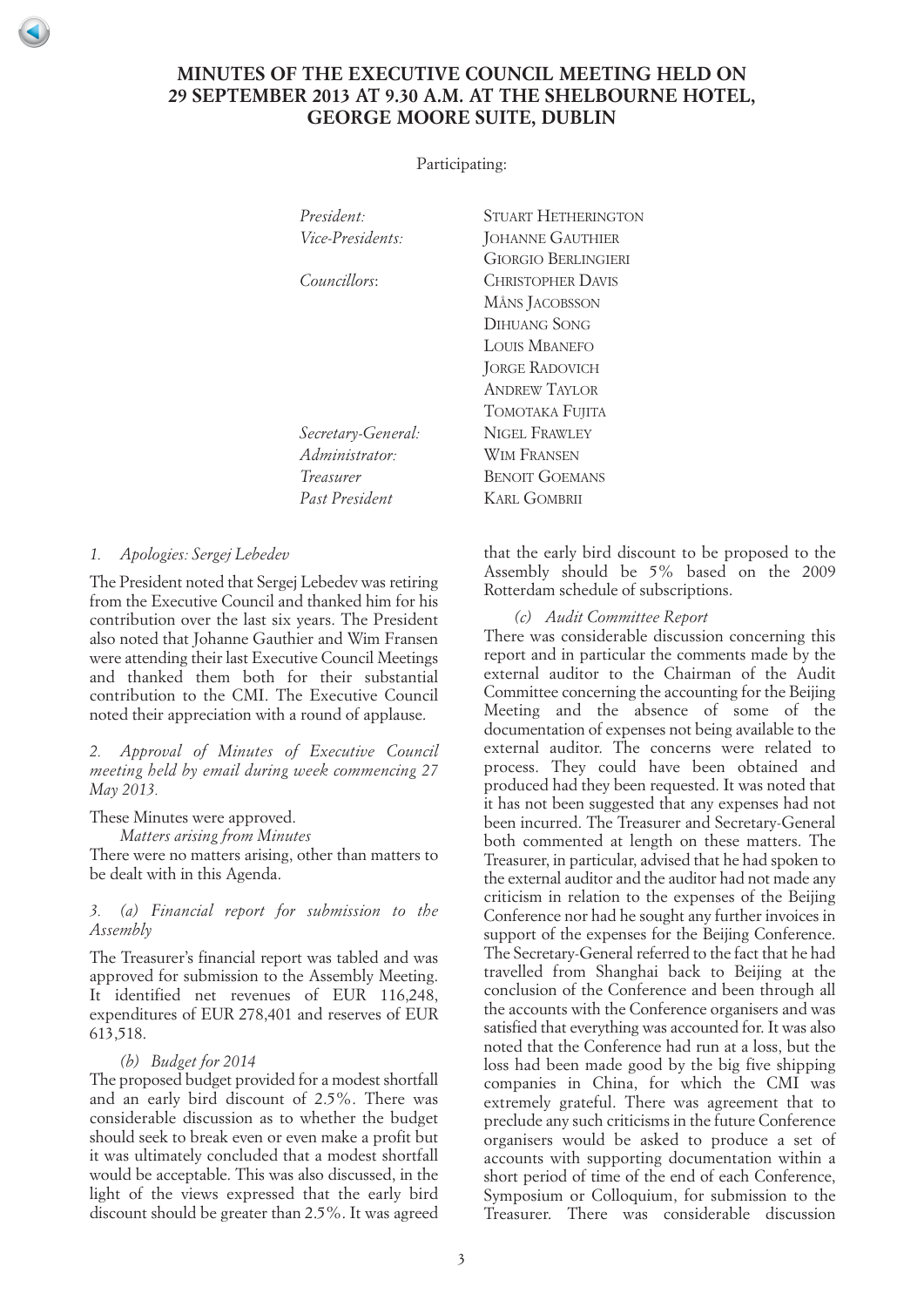concerning this report and in particular the comments made by the external auditor to the Chairman of the Audit Committee concerning the accounting for the Beijing Meeting and the absence of some of the documentation of expenses not being available to the external auditor. The concerns were related to process. They could have been obtained and produced had they been requested. It was noted that it has not been suggested that any expenses had not been incurred. The Treasurer and Secretary-General both commented at length on these matters. The Treasurer, in particular, advised that he had spoken to the external auditor and he had not made any criticism in relation to the expenses of the Beijing Conference nor had he sought any further invoices in support of the expenses for the Beijing Conference. The Secretary-General referred to the fact that he had travelled from Shanghai back to Beijing at the conclusion of the Conference and been through all the accounts with the Conference organisers and was satisfied that everything was accounted for. It was also noted that the Conference had run at a loss, but the loss had been made good by the big five shipping companies in China, for which the CMI was extremely grateful. There was agreement that to preclude any such criticisms in the future Conference organisers would be asked to produce a set of accounts with supporting documentation at the end of each Conference, Symposium or Colloquium for submission to the Treasurer.

## *(d) Charitable Trust*

The report of the Charitable Trust was tabled and it was noted that the responsibility for payment of all printing and publishing costs, including secretarial had been restored to the CMI. It was also noted that the CMI has not had to seek support for the expenses of speakers at CMI Conferences, Symposiums and Colloquiums from the Charitable Trust for a number of years. It was also noted that the CMI had agreed to support the winner of the IMLI prize by waiving registration costs at the Symposium in Dublin. The report was noted, but further information was sought concerning the income and expenditure of the Charitable Trust. (This was subsequently provided together with the papers for the Assembly and the figures are noted in the Minutes of the Assembly meeting). The Treasurer is to enquire about capitalization of the Trust's excess income.

## *4. Collection of Financial Contributions*

Christopher Davis reported that there seems no prospect of Costa Rica and Guatemala making good the arrears of their subscriptions and proposed that the Executive Council refer these members to the Assembly for the commencement of expulsion proceedings. It was agreed to propose to the Assembly that steps for expulsion should be taken in respect of those two NMLAs. In so far as Venezuela, Dominican Republic and Spain are concerned it was reported that arrangements are being made for payments to be made and both the Treasurer and Christopher Davis are

confident that those Associations will take steps to remedy their default. There are also continuing discussions taking place with Russia. It was also noted that no response had been received from the Moroccan or Tunisian MLAs to the President's letter advising them of their defaults and the motion for expulsion would be presented at the Assembly.

## *5. Chairman of the Nominating Committee*

The President reported that Bent Nielsen had asked to be replaced as Chairman of the Nominating Committee. The President advised that pursuant to Article 15(a) of the Constitution the Chairman of the Nominating Committee is elected by the Executive Council. [Johanne Gauthier left the meeting]. The President proposed that the Executive Council appoint Johanne Gauthier as Chairperson of the Nominating Committee. This was unanimously approved by the Executive Council.

## *6. Executive Council elections at Assembly Meeting: Report of the Nominating Committee*

The Secretary-General advised that he had notified the President a few weeks ago that he would like to retire from his position as Secretary-General as he had reached an age where he said it was time for a younger person to take over. The President reported that with the assistance of Karl Gombrii an approach had been made to John Hare to ascertain whether he would be prepared to take on the role of Secretary-General. John Hare had advised that he would accept the position if appointed to that role. The President advised that he would be inviting the Executive Council to consider making John Hare, pursuant to Article 18(g) of the Constitution, the interim Secretary-General, after the Assembly meeting, until the position was formalised at the next Assembly meeting in Hamburg.

## *7. Dublin Symposium*

The Secretary-General advised that there were about 250 registrants for the Dublin Symposium, which was a good figure and all the arrangements appear to have been made satisfactorily. He commended the Irish MLA for the efficiency with which they had organised the meeting.

#### *Future Meetings*

## *(a) 2014 Conference in Germany*

At the invitation of the President Dieter Schwampe, John Hare and Lawrence Teh joined the meeting for a PowerPoint presentation by Dieter Schwampe identifying a proposed location for the Conference, the Elysee Hotel, the proposed locations for the seminars, the availability of accommodation and also proposed locations for social functions and visits. The presentation was warmly received by the Executive Council and Dieter Schwampe was thanked for the efficiency with which the Conference is already being organised. Some work/lecture should be arranged for the Berlin add-on.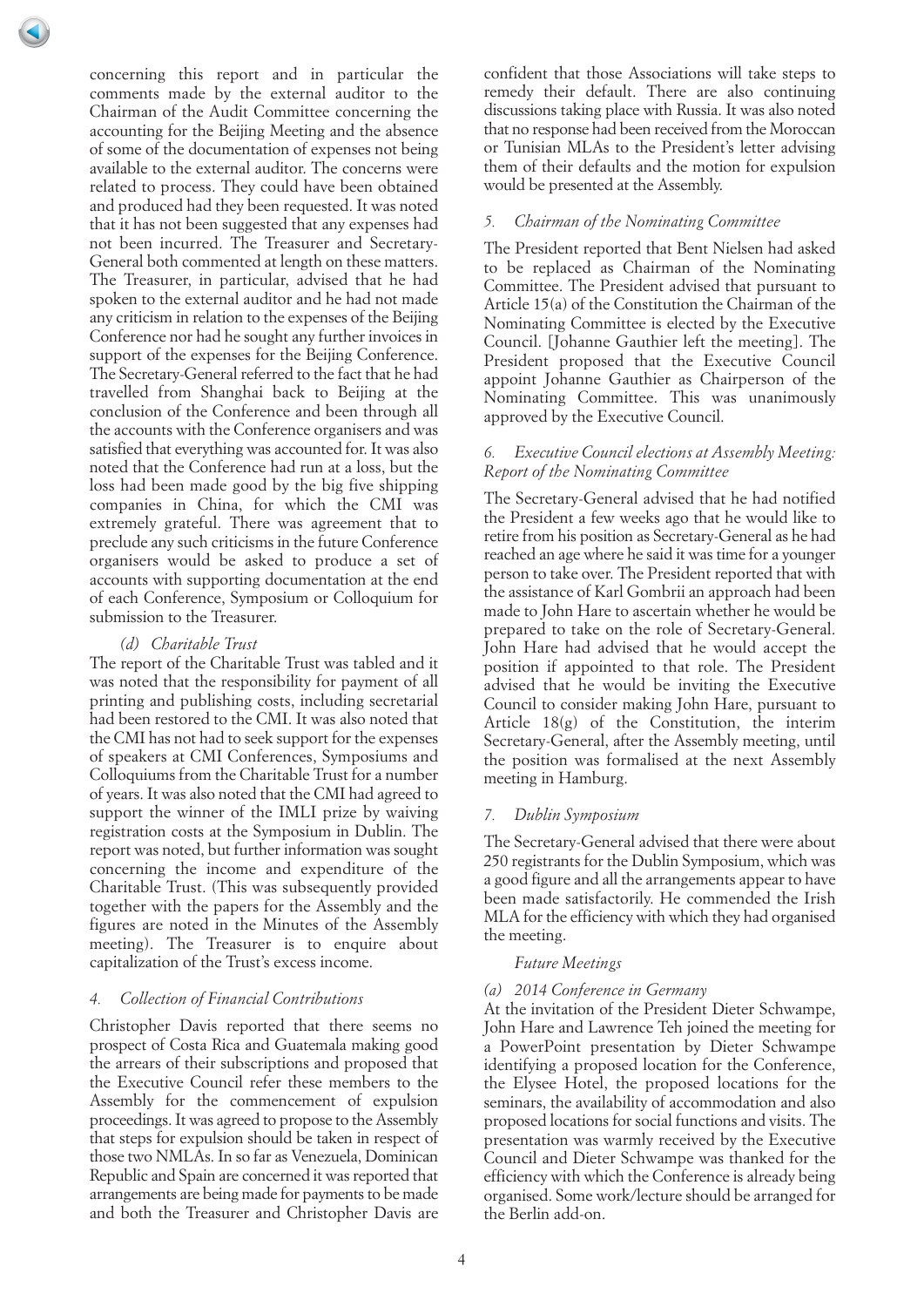## *(b) 2015 Colloquium in Istanbul*

The President reported that the Turkish MLA had offered to host a Colloquium in 2015 and would be making a proposal to that effect at the Assembly meeting. The Executive Council supported this proposal.

#### *(c) The 2016 Conference in New York*

The President tabled a report of correspondence entered into and discussions that had been taking place with the organising committee of the MLA US. The fees to be charged by the proposed conference organisers were extremely high and the MLA US organising committee had not expressed much confidence in many members of its association, who would be attending the Spring Meeting, registering for the CMI Conference. In these circumstances a meeting had been organised to take place on the morning of 1 October in Dublin with those members of the MLA US organising committee that were present, including Bob Parrish, the President of the MLA US and Bob Clyne, one of the Vice-Presidents of the MLA US and Vince Foley as well as former President Pat Bonner. These distinguished gentlemen had all expressed much enthusiasm for hosting the Conference in New York. A further report will be given to the Executive Council at its meeting immediately following the Assembly.

#### *8. CMI Membership*

#### *(a) Expulsion*

*(i) & (ii) Morocco and Tunisia* – the President reported that no response had been received to his correspondence to the Moroccan or Tunisian MLAs and accordingly the expulsion process would proceed in the Assembly on 1 October.

#### *(b) Potential new members*

The President tabled a report identifying potential new members of the CMI which included Poland and India (see below), but also Egypt, Malaysia, United Arab Emirates, Africa, including Cameroon, Senegal and East African countries, Taiwan, Thailand, Latvia, Honduras and Romania. Louis Mbanefo reported on the East African situation, to the effect that there has not been recent contact from those with whom he has communicated in relation to this project in the past. He also reported that there had been recent contact with Senegal and that this potential association is a work in progress.

#### *Poland*

The President tabled an application from the recently re-formed Polish Maritime Law Association to be admitted to membership with the CMI. The President reported that over the last couple of years Karl Gombrii and he had had ongoing discussions with Pawel Mickiewicz in relation to the formation of a new MLA. It did seem from the materials that had been provided that this was a genuinely new association and if the Executive Council was agreeable, Poland should be admitted as a new

member of the CMI. The Executive Council so agreed and the application would be dealt with at the Assembly Meeting. Pawel Mickiewicz is present in Dublin for the Symposium.

The application, if accepted by the Assembly, will be based on the lowest level of annual subscription for the first two years and will be reviewed by the Executive Council at the end of that time.

#### *India*

The President tabled a comprehensive document received from the new Maritime Law Association that had been formed in India and which is based in Mumbai. The formation of this Association has taken many years to come to fruition. Tom Birch Reynardson has taken on a significant role in assisting in that process. As will be seen from the application, the membership is spread throughout India, although centred in Mumbai, which is regarded generally as the most significant maritime legal community in the country. As has been reported to the Executive Council over the last couple of years another Maritime Law Association has been formed based in Cochin, which does not have a broadly based membership. The Executive Council agreed that the application by the Mumbai based association for membership of the CMI should be supported and placed before the Assembly. VJ Mathew who is on the board of the new association is present in Dublin for the Symposium.

The application, if accepted by the Assembly, will be based on the lowest level of annual subscription for the first two years and will be reviewed by the Executive Council at the end of that time.

The Executive Council also expressed concern that the name of the Indian MLA is virtually identical to the CMI and as a condition of membership it should be asked to change its name.

#### *(c) Provisional membership*

The President tabled a request from Dan Malika Gunasekera of Sri Lanka to be granted Provisional membership status to enable him to form an MLA in Sri Lanka. After due consideration the Executive Council agreed to propose Dan Malika Gunasekera for Provisional membership at the Assembly meeting. Dan Gunasekera is present in Dublin for the Symposium.

#### *(d) Titulary membership*

It was noted that some applications had been made quite recently and the President was asked to notify Presidents of MLAs to submit their nominations well before Assembly meetings. All applications which had been submitted were approved by the Executive Council for submission to the Assembly.

#### *9. International Working Groups*

#### *(a) Recognition of Foreign Judicial Sales of Ships*

it was noted that the International Sub-Committee meeting had been taking place the previous day and concurrently with the Executive Council meeting in Dublin and a report will be given to the Assembly meeting of developments.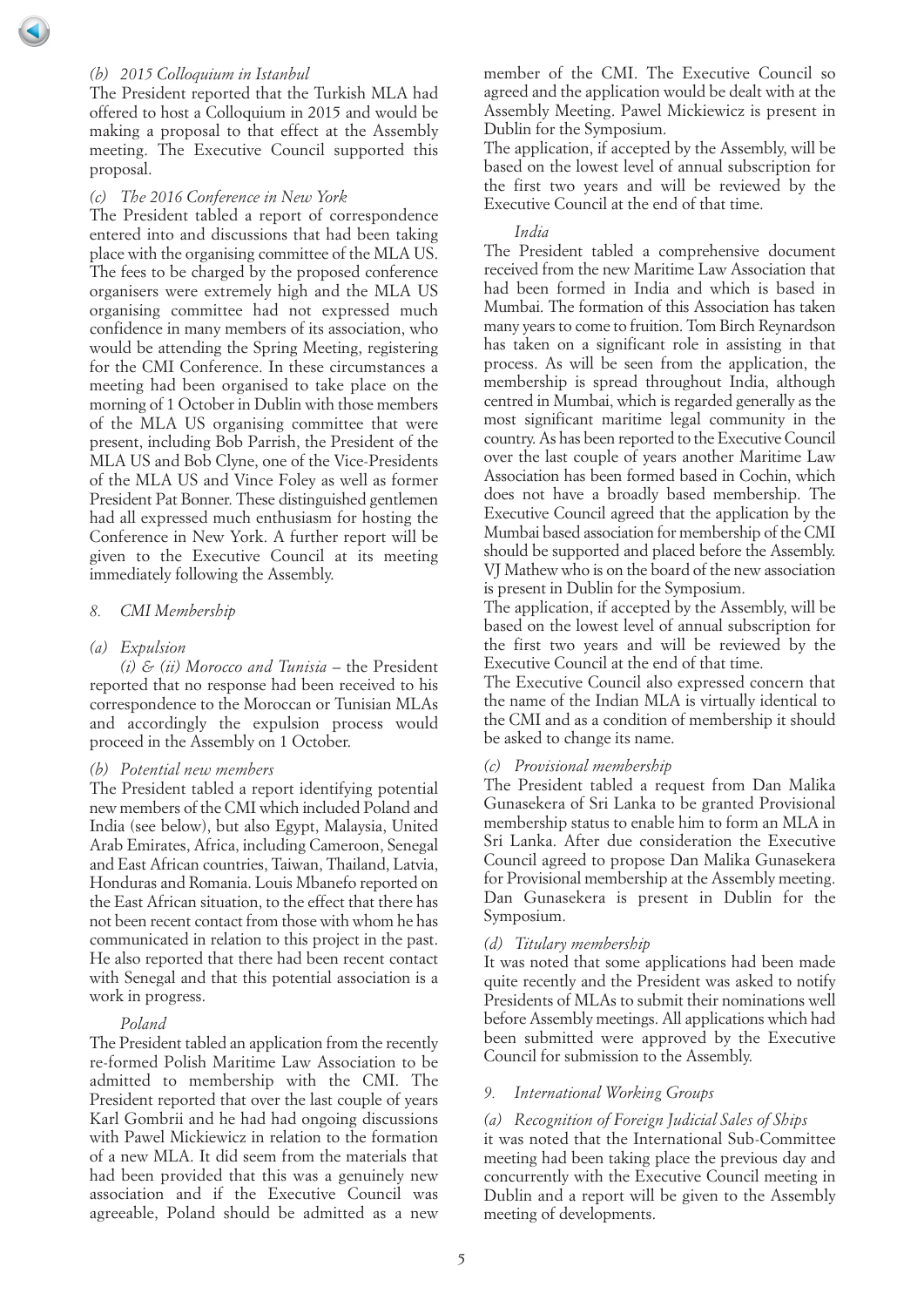## *(b) Review of the Rules on General Average*

It was noted that an International Sub-Committee meeting had been taking place on the previous day and concurrently with the Executive Council meeting in Dublin. The President reported that Bent Neilsen had advised him on Saturday night that he was pleased with the way matters had progressed during that day and there seemed to be willingness to compromise on the contentious issues.

#### *(c) Cross-border insolvency*

Christopher Davis reported that there will be discussions on this topic during the course of the Symposium and a report provided to the Assembly.

#### *(d) Arctic/Antarctic Legal Regimes*

The Secretary-General reported on developments in relation to this topic and in particular that David Baker of the International Group of P&I Clubs will join this working group. It is likely that this could be a topic to be discussed in Germany next year with representatives from Scandinavia and an Italian naval architect, possibly, on the panel. It was also noted that Lars Rosenberg Overby of Denmark who has a special interest in the offshore industry in the Arctic had joined the IWG.

#### *(e) Marine insurance*

It was noted that this topic was also going to be discussed during the course of the Symposium and a report which had been prepared for the Assembly meeting was noted. It was advised that there was to be a new member of the IWG, Prof. Adv Pierangelo Celle of Italy to replace Jose Thomas Guzman who had indicated that he wished to step down from this working group.

## *(f) Offshore Activities – Pollution Liability and related issues*

Jorge Radovich noted that this topic would be discussed at the Symposium and a report had been prepared for the Assembly by Patrick Griggs who had kindly agreed to chair this working group due to the serious illness of Richard Shaw. The President asked the Minutes to record the good wishes of the Executive Council and everyone connected with the CMI for Richard Shaw and his family at this difficult time. Further new members of this working group are Rosalie Balkin, Professor Rosaeg, Robert Dorey, Lorenzo Schiano Di Pepe of Italy and Clifton Hall of the US. Jorge Radovich confirmed that the IWG is trying to get the industry involved but this is proving difficult.

#### *(g) Rotterdam Rules*

Tomotaka Fujita reported that there had been a further recent signing of the Rotterdam Rules but still only two ratifications. He referred to the UNCITRAL meeting in Vienna on proposed model laws concerning electronic transferrable records in December 2013 and that the work in that regard needed to be monitored to ensure there were no inconsistencies with the Rotterdam Rules. He and Alexander von Ziegler would liaise as to who should

attend on behalf of CMI/IWG. The President reported that recent communications from Michael Coffee at the US State Department had indicated that they were close to finalising the transmittal package and that thereafter it would be forwarded by the Secretary of State to the President for his approval and for forwarding to the Senate.

### *(h) Fair Treatment of Seafarers*

Giorgio Berlingieri reported that Olivia Murray would be reporting on this topic at the Symposium and had prepared a report for the Assembly meeting. She sought approval to work together with Seafarers' Rights International (SRI), in order to send a questionnaire to governments and MLAs with an overall objective of promoting generally the subject of fair treatment of seafarers in the event of a maritime accident. The Executive Council agreed to this suggestion.

#### *(i) Acts of Piracy and Maritime Violence*

Andrew Taylor reported that whilst there seems to be a lessening of reported incidents in Somalia there is an increase in Western Africa.

## *10. Standing Committees*

*(a) Promoting Ratification of Maritime Conventions* Louis Mbanefo reported that this topic will be discussed during the Symposium and that some responses to the President's letter have been received from MLAs but more are needed. He referred to the questionnaire that Francesco Berlingieri had prepared some time ago on this topic and that the next phase of the work of this Working Group will endeavour to take that aspect of the project further; as he said: after ratification it is necessary to have Conventions implemented uniformly by States. NMLAs should be asked to respond to the President's letter and urged to liaise with their governments. Once more responses are received a consolidated report will need to be prepared.

#### *(b) Jurisprudence on Maritime Conventions*

The President tabled an email with a report of Taco van der Valk, which was noted and he congratulated Taco van der Valk on all the work he has been doing to promote the interests of young CMI and in particular the LinkedIn group which he has set up and which has 440 members. It was noted that the CMI had supported the attendance of the winner of the Ravenna Summer School at the Dublin Symposium by waiving registration costs and contributing Euro 750 towards the winner's hotel costs and travel. (The same contribution as was made for the IMLI prize - see under Charitable Trust 3(d) above).

#### *(c) Young CMI*

The President tabled an email with a report of Taco van der Valk, which was noted and he congratulated Taco van der Valk on all the work he has been doing to promote the interests of young CMI and in particular the LinkedIn group which he has set up and which has 440 members.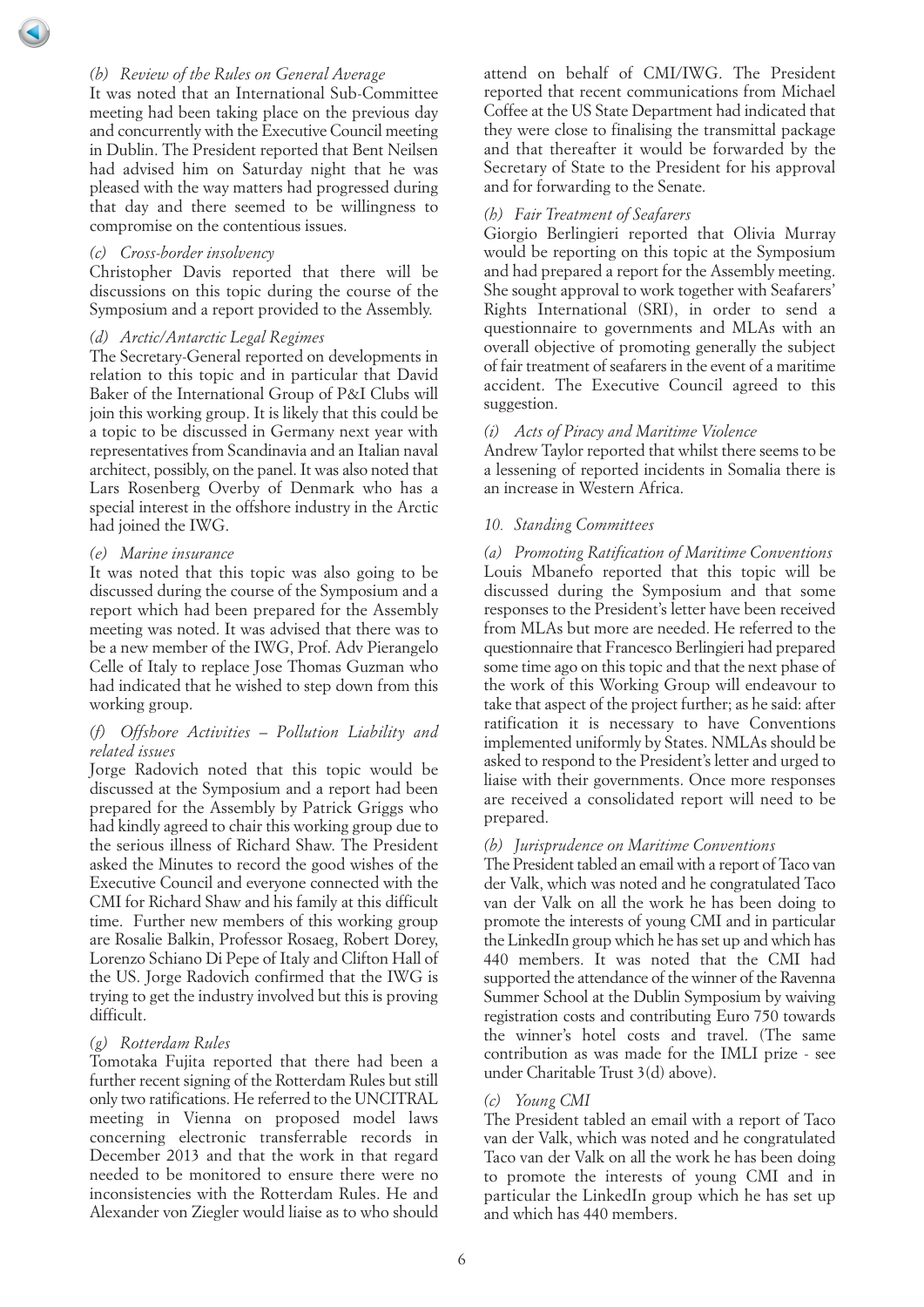## *(d) Constitution Committee*

Benoit Goemans reported that consideration is being given to restructuring or changing the format of the Constitution and work is being done in that regard. It is hoped that the report will be available prior to the first Executive Council meeting in 2014.

#### *(e) York Antwerp Rules 2004 (rate of interest)* The report which is to be presented to the Assembly was tabled.

## *11. Future work of CMI*

The Secretary-General tabled a report on the following topics:

#### *(a) Review of UNCLOS deficiencies*

The Secretary-General suggested that it may be useful for the Arctic/Antarctic IWG to have a look at Article 234 and pointed out that it would not be usual for the CMI to review a public law convention. Rosalie Balkin will be asked to advise who would be the appropriate UN agency to consult over this convention.

#### *(b) Review of LLMC deficiencies*

After discussion the President was requested to circulate Helen Noble's report in relation to the outstanding issues identified by the IWG and ISC chaired by Gregory Timagenis for further consideration by the Executive Council.

#### *(c) Uniformity of Admiralty Rules of Procedure*

This was a suggestion made by the President many years ago in light of the variety of rules of procedure in various national laws dealing with arrest, judicial sales and limitation of liability. There may be scope for work to be done in this area, particularly in relation to model rules which might be capable of adoption by those countries that do not have a refined set of rules in place at the present time. This might conveniently follow on from the Judicial Sales topic.

#### *(d) Competition laws applicable to maritime law*

There was no support for work to be done on this topic, as the EU has already investigated P&I Clubs and Liner Conferences.

## *(e) Choice of law rules as applicable to maritime issues*

This subject was raised by Tomotaka Fujita when he pointed out that conventions often refer to national law without specifying how to identify the applicable law. Therefore it is important to know which laws govern such issues. He considers that it is worth considering to investigate the choice of law on maritime issues around the world, and, if necessary CMI can explore a harmonization on unification of choice of law rules. It was pointed out that this is essentially a matter of conflicts of laws and Professor Tetley has produced a substantial work on this topic. Tomotaka Fujita is to prepare a paper identifying the outcomes he would like to achieve.

#### *(f) Modern ways of doing business*

The Secretary-General pointed out that there are

several areas that could be reviewed. One of them could be the clauses in the Rotterdam Rules dealing with electronic way bills. Tomotaka Fujita's report on the Rotterdam Rules has advised that the UNCITRAL Working Group IV has commenced a study on ecommerce and they are investigating the desirability of a model law on the subject. The IWG is to monitor their progress. The suggestion was made that perhaps Johanne Gauthier could provide some insight into the e-commerce issues that could be pursued by the CMI.

#### *(g) Collision regulations*

The Secretary-General will ask ICS for details of any work already done on this topic. In Hyeon Kim of South Korea is to be asked to prepare a paper setting out his concerns and possible outcomes from such work in relation to fishing vessels. The Secretary-General queried whether consideration might be given to issues concerning navigating in ice covered waters in convoys, which, as he pointed out, increases the risk of collision in the polar regions. It was suggested that this topic should be brought within the Arctic/Antarctic IWG.

## *(h) Charterers' debts*

This is a subject, as the Secretary-General has advised, that Kiran Khosla, the legal adviser to the ICS, has invited the CMI to consider as there is an increasing number of claims being made against shipowners for charterers' debts through the exercise of liens and arrests. There is a lack of uniformity worldwide in dealing with such claims and it is suggested that this could be remedied by a wider range of ratifications of the 1998 Maritime Liens & Mortgages Convention and the 1998 Arrest Convention. It seems that "floating jurisdiction clauses" are being used to overcome certain unpopular choice of law rules. The Secretary-General suggested that it might be a useful work project for the Executive Council to consider. It was decided to ask Kiran Khosla to prepare a paper identifying her concerns and the possible outcomes she has in mind. Andrew Taylor suggested that charterers' liens for unpaid freight be added to the work project if it proceeds.

#### *(i) Crimes at sea*

The Secretary-General pointed out that the IMO Legal Committee has recently put this subject on their work agenda. The IMO has recently published rules relating to the investigation of crimes at sea, presentation of evidence and other forensic techniques for ships at sea. The President reported that Kate Lewins who is present at the Symposium (a Professor of maritime law in Western Australia), has written extensively on this subject. It was suggested that Olivia Murray's IWG might be interested in pursuing this topic. The President will raise this with Olivia Murray and Kate Lewins.

#### *(j) Role for CMI as a source for explanation concerning conventions*

Dihuang Song will liaise with Louis Mbanefo whether CMI could develop explanatory documentation in respect of maritime conventions which could be of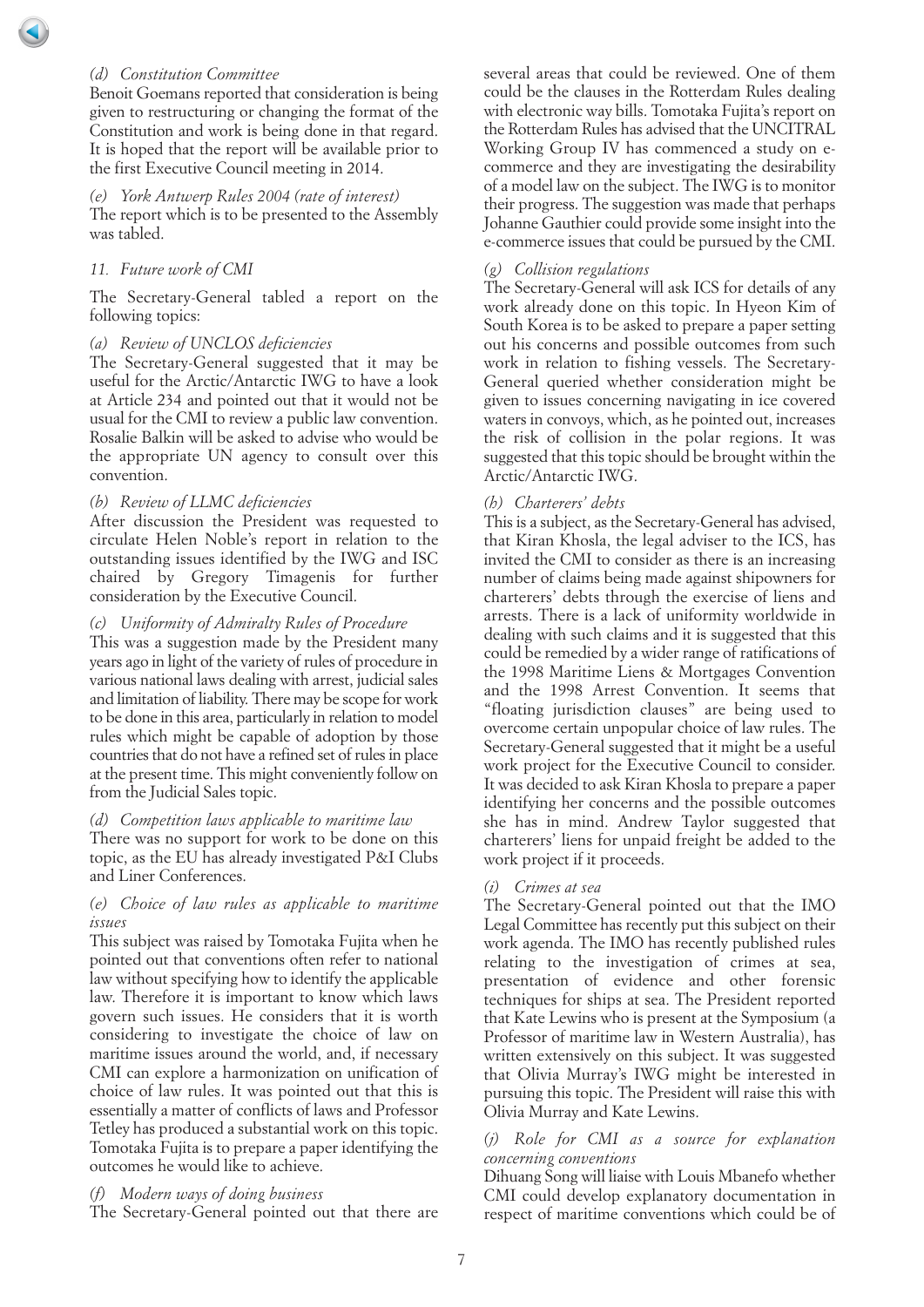assistance to developing countries with their maritime laws or implementing conventions into their domestic law. He would also investigate the work done by the IBA concerning rules of evidence in maritime law.

## *(k) Arrest of Passenger Ships*

Dihuang Song raised this as a topic which could be investigated. it was suggested that he prepare a paper on the issues that have arisen and how they might be resolved, bearing in mind questions of wrongful arrest and counter security, which may not be uniform throughout the world. (There may be an overlap with Admiralty Rules Procedure (see item  $12(c)$  above).

*(l) Limitation Convention: Classification Societies* This is a topic that it might be expected that the new Consultative Member IACS might ask the CMI to investigate. A decision should be deferred until that occurs.

## *12. Regional Office*

The President tabled correspondence received from Nicholas Sansom confirming the registration of the regional office in Singapore and advised that if Lawrence Teh is appointed Administrator the two roles are likely to merge and he will be responsible for seeking to develop the formation of maritime law associations in the region. Lawrence Teh, Benoit Goemans and the President will liaise on the secretarial needs of the CMI and engagement of secretarial assistance in Belgium and/or Singapore.

## *13. Publications and website (including LinkedIn)*

Giorgio Berlingieri confirmed that the Yearbook and News Letter were available in Dublin and urged NMLAs to take extra copies back to their countries in order to save CMI considerable postage costs.

## *14. Liaison with IMO/ICS/ICC/IOPC Funds*

The President reported that there has been substantial contact with the IMO and the ICS in relation to the promotion of maritime conventions as well as other matters, such as the celebration of the 100th meeting of the IMO Legal Committee. In relation to the ICC reference will be made to the topic of arbitration later in this meeting. In so far as the IOPC Funds are concerned, it was reported that no replacement has as yet been identified for Colin de la Rue as our contact with the IOPC Funds, although Polly Davies (Ince & Co) had attended the last meeting and produced a report for the CMI Newsletter. The view was expressed that it may be necessary for a more senior person to be appointed for that role and Andrew Taylor undertook to give consideration as to who should fill that position.

# *15. Future of CMI*

The President reported that Liz Burrell had not provided any report as to whether her ad hoc committee had met and whether any progress had

been made in relation to this work. Johanne Gauthier volunteered to join this committee and will liaise with Liz Burrell.

## *16. IMO Prize*

The President reported that ongoing investigations are still being made in relation to this.

## *17. D&O Insurance*

The Treasurer tabled a copy of the policy wording recently obtained by the Treasurer from AIG dated 26 September 2013 which provides an aggregate limit of liability of Euro 1M at a cost of total annual premium of Euro 1,584.13. The President and Andrew Taylor will arrange for it to be reviewed.

# *18. Arbitration: CMI and ICC*

The President tabled his report on this topic which annexed a request from the ICC to renew the mandate of CMI persons named as potential arbitrators to the joint venture between the ICC and the CMI which had commenced in 1978 and been the subject of a working party that had prepared a report in 1999, which had queried whether this venture should continue.

Patrick Griggs, Jean-Serge Rohart and Ron Salter (a former member of the Executive Council and one of the nominated potential arbitrators) have all agreed that this is a pointless exercise and the CMI should abandon it.

The decision was made that the CMI should notify the ICC that it no longer wished to continue this arrangement and it should be disbanded. The President was authorised to notify Luc Grellet that he should convey this decision to the ICC but that he might also wish to form an ad hoc committee to investigate whether there is any role for the CMI to play in relation to arbitration, particularly bearing in mind the CMI's raison d'etre of seeking to bring uniformity to maritime law. Possible members of the ad hoc committee, who were identified, included: Vincent de Orchis and Leo Kailos of the US MLA and Mario Riccomagno of Italy.

## *19. UNDROIT: Cape Town Convention*

The President tabled correspondence which he had entered into with the President of UNIDROIT and the response he had received from the Secretary-General Jose A. Estrella-Faria. The President also referred to the fact that he had communicated with Luc Grellet in relation to the colleague of his at Reed Smith, who is counsel in the Paris office, Andrew Tetley, who has written on this subject. (During the course of the Symposium in Dublin, Kerim Atamer of the Turkish MLA had mentioned that he and Frank Nolan both have an interest in this topic). A decision as to whether to appoint an International Working group will be deferred until a further communication is received from UNIDROIT.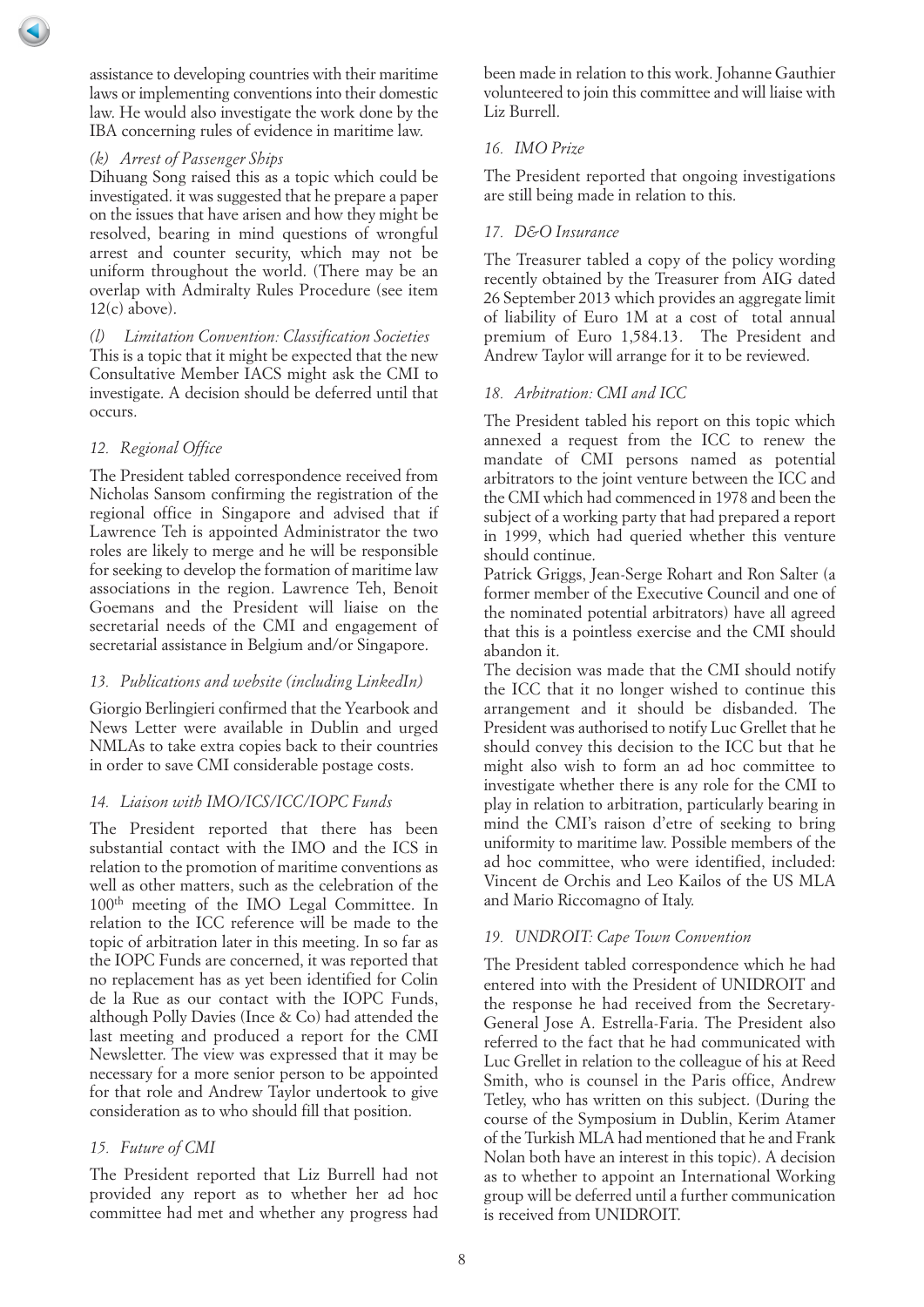## <span id="page-8-0"></span>*20. Request for Sponsorship for translation of Travaux Preparatoires of Carriage of Goods by Inland Waterways Commission*

A request that had been received from Frank Smeele to assist in the finance of this project was discussed but rejected. The President is to notify Frank Smeele.

## *21. Future Assembly and Executive Council Meetings*

It was noted that the next Assembly meeting in 2014 will be on 17 June 2014 in Hamburg and the Executive Council meeting will be held on Sunday, 15 June 2014.

*22. Other Business*

*(a) Relations with the European Union* The President queried whether the appointment of a member of the Executive Council (or some other person) to be the principal liaison person with the European Union should be revived. Wim Fransen pointed out that it had not been a success in the past and some had felt that it was unnecessary, but it may be worthy of fresh consideration. The President recalled that Jean-Serge Rohart was not generally in favour of it in the past and undertook to ascertain whether that was correct and to seek his views.

(b) The Executive Council members should review the list of members of the IWGs and ISCs in the latest Year Book and advise Giorgio Berlingieri and the President of any additions or deletions.

*The meeting was concluded at 4.30pm.*

# **MINUTES OF THE ASSEMBLY MEETING HELD ON 1 OCTOBER 2013 AT 2.30 P.M. AT THE SHELBOURNE HOTEL, GREAT HALL, DUBLIN**

## *1. Report of the Credentials Committee*

Benoit Goemans reported on behalf of the Credentials Committee (himself and Christopher Davis) that all members present were able to vote at the meeting. (A list of attendees is attached to these minutes-Exhibit A).

## *2. Memorials*

The Assembly kept some moments of silence in remembrance of:

Professor Anthony Antapassis, MLA of Greece Panos Mavroyiannis of Greece Vlassis Makris of Greece George W Healy III, MLA of the USA Michael Marks Cohen, MLA of the USA George Chandler III, MLA of the USA Jeremy J.O. Harwood, MLA of the USA Pierre Latron MLA of France Hucum Tulgar of MLA of Turkey

#### *3 Approval of the Minutes of the Assembly held in Beijing on 19 October 2012*

The Minutes of the Assembly held in Beijing on 19 October 2012 were adopted.

## *4. Matters arising from the Minutes of the Assembly held in Beijing on 19 October 2012*

There were no matters arising, other than matters to be dealt with in the Agenda.

## *5. Report of the President*

The President summarised the written report which had been circulated together with the Agenda, a copy of which is attached to these Minutes (Exhibit B).

## *6. Finances*

#### *(a) Treasurer's report and presentation of accounts year ended 31 December 2012*

Benoit Goemans presented the accounts and noted that the budgeted income of EUR 116,248 had been received against expenditure of EUR 278,401. Reserves were at EUR 613,518 at the end of 2012.

## *(b) Report of the Chair of the Audit Committee*

In the absence of Liz Burrell, Måns Jacobsson presented the report of the Audit Committee In his presentation Måns Jacobsson referred to the fact that in its report the Audit Committee had mentioned that some of the documentation of the expenses for the Beijing meeting had not been available to the External Auditor. He emphasised that the Audit Committee did not in any way suggest that the expenses in question had not been incurred or that these expenses had not been incurred properly. He mentioned that it had been established that the documentation was in fact available in China and that the Secretary-General had, with the assistance of a translator, examined these documents in Shanghai and was satisfied that all expenses had been accounted for. Måns Jacobsson added that the Beijing Conference had unfortunately resulted in a deficit; this deficit had not been covered by the CMI but by five major Chinese shipping companies, for which the CMI was extremely grateful.

It was noted that in the light of the observations of the Audit Committee, the Executive Council had decided that organisers of future CMI events would be requested to produce a set of accounts with supporting documentation within a short period of time after the Conference, Symposium or Colloquium for submission to the Treasurer.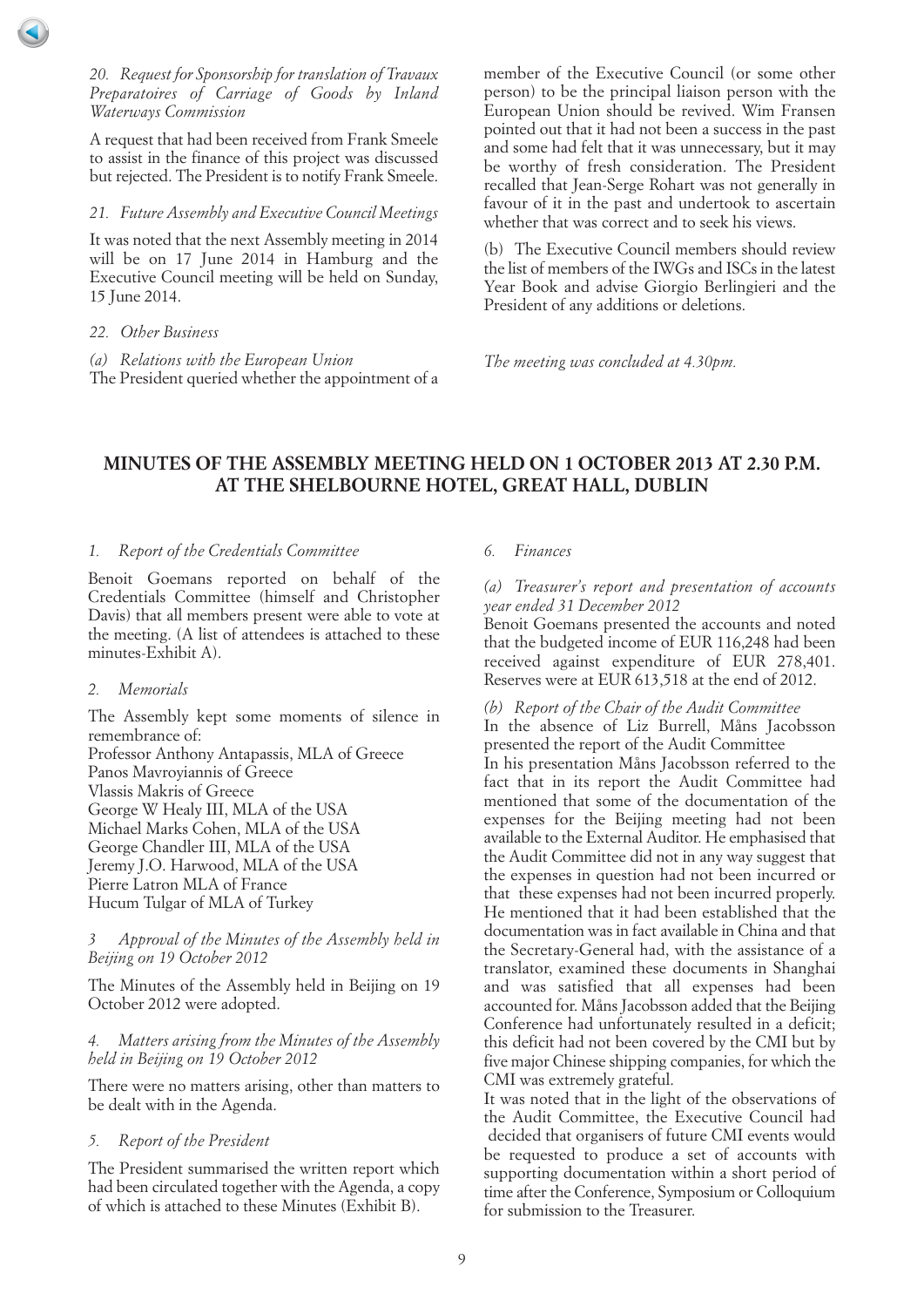The Treasurer's report was approved and the Audit Committee report was noted by the Assembly.

*(c) Budget for 2013*

#### *(d) Subscriptions for 2013*

Benoit Goemans reported on the draft budget for 2014, as recommended by the Executive Council, which was adopted on the basis of a level of subscriptions as being set by the Assembly in 2009 together with a 5% early bird discount. The invoices are to be sent out early in the new year. The Treasurer apologised for the late sending out this year due to administrative difficulties in the Antwerp office.

Ecuador expressed some concern that the proposed budget would result in a negative result for the year. The Treasurer pointed out that in recent years the budget has been prepared to result in a substantial loss in order to reduce reserves, at the behest of the Assembly and that it is now intended to seek to revert to producing a balanced budget after next year, now that the reserves have been reduced substantially in accordance with the intentions of the Executive Council and Assembly.

The proposed budget and subscriptions were approved by the Assembly.

*(e) Report on collection of outstanding subscriptions* Benoit Goemans reported on unpaid subscriptions and noted that for 2013 82% of payments had been made, but a further 6% was in the pipeline. In respect of past years, he referred to the fact that discussions had taken place with the Spanish and Venezuelan MLAs and steps are under way to improve their positions to enable payments to be made, some of which have already been made in respect of arrears. Further communications are to be entered into with the Dominican Republic in that respect. Unfortunately accommodation has not been able to be reached with Costa Rica or Guatemala (both of which have been inactive for a number of years) and the Executive Council sought the Assembly's approval to take steps to expel those members unless arrears are paid before the next Assembly meeting, where notices of expulsion will be put forward. It was also noted that correspondence is to be entered into with Russia in respect of its arrears. These steps were approved by the Assembly.

## *(f) Approval of the nomination of De Mol, Meuldermans and Partners BVBA as auditors for 2013 accounts*

This was approved by the Assembly.

## *(g) CMI Charitable Trust*

Tom Birch Reynardson gave a report in respect of the Charitable Trust and noted that investment income in 2013 was £ 15,971 and expenses for charitable activities, that is expenditure including travel and accommodation for CMI lecturers and publications and website administration, was £ 6,696.

This report was noted by the Assembly.

#### *7. Members*

#### *(a) Titulary Members/Nominations*

The following individuals were elected by acclamation of the Assembly as Titulary members:

- (i) John Hare (South Africa)
- (ii) Frazer Hunt (Australia & New Zealand)
- (iii) Olivia Murray (United Kingdom)
- (iv) Dr Igor Vio (Croatia)
- (v) Cécile Bellord (France)

*(b) Expulsion of MLAs of (a) Morocco and (b) Tunisia* The Moroccan and Tunisian MLAs were expelled, there not having been any response to the President's correspondence to them advising them of their defaults in paying subscriptions and giving them notice of the expulsion motion.

#### *(c) New MLAs*

Applications to become a member of the CMI were made by Poland and India.

*Poland* – The President reported that over the last couple of years former President Karl Gombrii and he had been liaising with the new association and an application had now been received by the Executive Council for it to be admitted as a member of the CMI. The Executive Council was in favour of that application. *India* – The application of India had also been considered by the Executive Council. Tom Birch Reynardson and others had been assisting this new Indian Association to be formed and to comply with the requirements of the CMI for membership. The Executive Council was satisfied that its membership was representative of the country, although based in the premier maritime area of India, namely Mumbai. Accordingly, the Executive Council recommended acceptance of the applications of Poland and India and that proposal was accepted with acclamation by the Assembly. Pawel Mickiewicz (Poland) and VJ Mathew (India) were present at the meeting and warmly welcomed.

#### *(d) Provisional member*

Dan Malika Gunasekera (Sri Lanka)

Dan Malika Gunasekera had made an application to the Executive Council to be admitted as a provisional member to enable him to seek to form a maritime law association in Sri Lanka. The Executive Council proposed that he be granted provisional membership status and this was approved by the Assembly with acclamation.

#### *(e) New consultative members*

The International Association of Classification Societies Ltd and the International Maritime Law Institute (IMLI) in Malta had applied for consultative membership status. The President reported that it was somewhat of a surprise to many members of the CMI that neither of these organisations was already a Consultative member of the CMI and the Executive Council recommended their acceptance as such. The Assembly approved the conferring of Consultative member status on the International Association of Classification Societies Ltd and IMLI.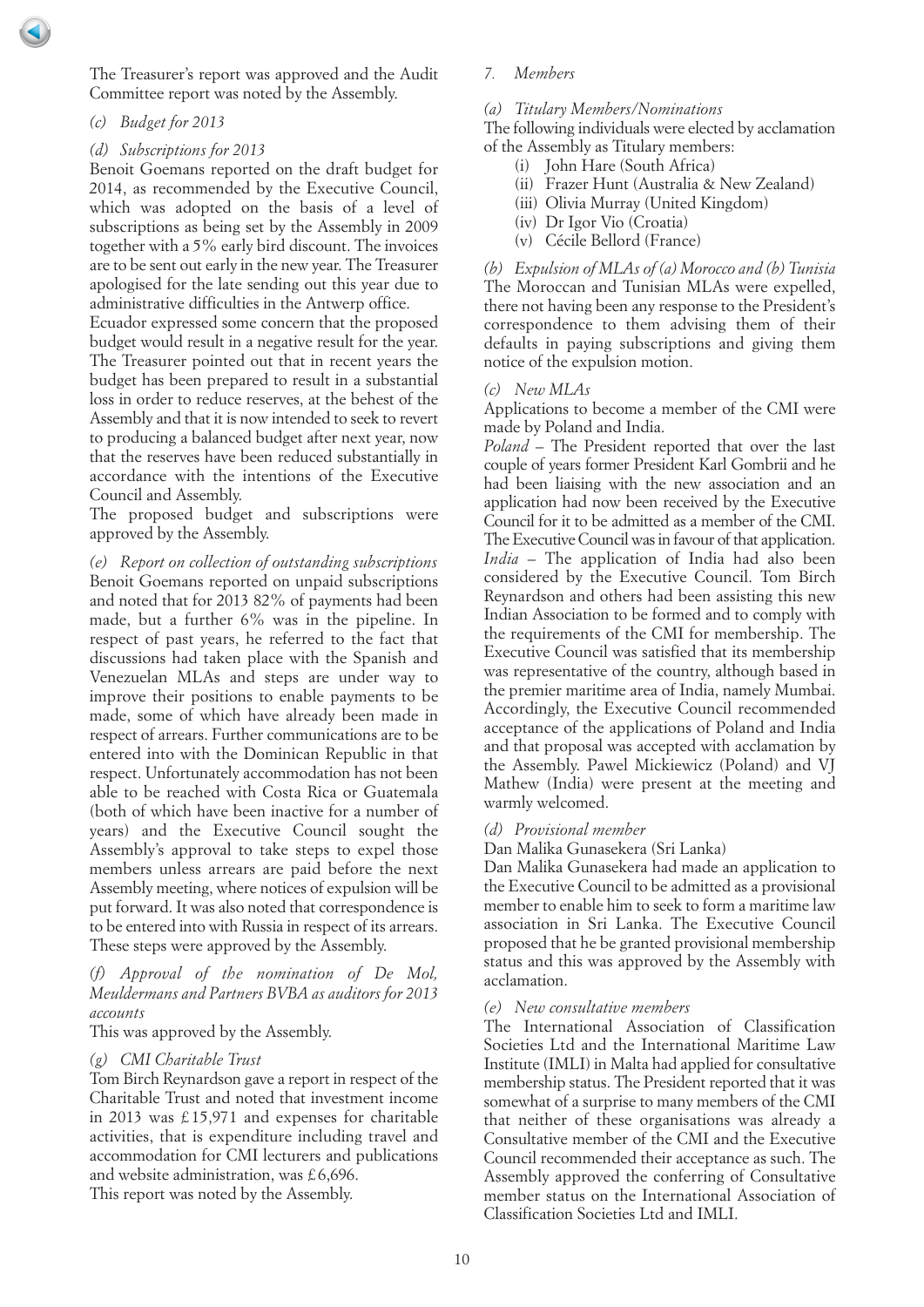#### *8. Work in Progress*

#### *(a) Acts of Piracy and Maritime Violence*

Andrew Taylor, the Chairman of this Working Group tabled a written report and gave a verbal presentation noting that although Somali piracy had fallen in recent years there has been an increase in piracy and armed robbery in the Gulf of Guinea.

#### *(b) Fair Treatment of Seafarers*

In the absence of Olivia Murray who had been present at the Symposium but had had to return to London, Giorgio Berlingieri presented her written report which had been tabled. It was noted that the Executive Council had approved a joint project with Seafarers' Rights International (SRI) and the IWG, which involves drafting and sending a questionnaire to governments and MLAs with an overall objective of promoting generally the subject of fair treatment for seafarers in the event of a maritime accident.

*(c) Recognition of Foreign Judicial Sales of Ships*

The Rapporteur of this IWG, Andrew Robinson, tabled a report and confirmed that an international sub-committee had met on Saturday and Sunday, 28 and 29 September 2013. The purpose of which was to consider the presentations made by NMLAs regarding the proposed draft international convention which had been prepared as a result of the Beijing Conference and circulated on 25 March 2013. He then identified the main issues that had arisen in their discussions in respect of each of the articles of the draft Convention and noted that the IWG will endeavour to prepare a final report before 29 October 2013, which is intended to include a final draft instrument, a suitable commentary on that document, as well as a historical review of the project. NMLAs will be encouraged to provide feedback from the ship owning and ship financing industries, liaise with relevant regional, national and local administrations in order to inform them of the progress of the draft instrument and respond with any further comments by 31 January 2014. Prior to the Hamburg Conference in June 2014 it is suggested that a day and a half be reserved to allow for further discussion and a clause by clause review of the final instrument and that a day of the Conference in Hamburg should suffice to finalise the draft instrument and to put it before a plenary session at the Hamburg Conference.

#### *(d) Marine insurance*

This topic had been under discussion at the Symposium and the Chairman of the IWG, Dieter Schwampe, referred to the discussions which had taken place and tabled a report which identified the claims made against the 1992 fund in the "Alfa 1" case in which the vessel concerned had obtained insurance with a non-IG insurance company on a fixed premium basis and subject to a limit of liability of Euro 2million which was below the CLC limit for the ship. Having hit a submerged object and sunk, claims for oil pollution damage amounting to Euro 13.3million were made. The insurer had issued certificates to the Central

Port Authority of Piraeus to the effect that its insurance was in force satisfying the requirements of the 1996 and 1992 CLC Conventions and the Greek authorities had accordingly issued a certificate pursuant to the annex to the 1992 CLC. In light of this real example of the system failing the Executive Council had approved the IWG seeking the views of the ICS and the International Group of P&I Clubs. The work of the IWG is ongoing.

## *(e) Cross-border Insolvency*

In the absence of Christopher Davis who had had to return to New Orleans prior to the Assembly meeting, the Rapporteur, Sarah Derrington, gave a brief report. The written report was tabled and this, like marine insurance, had been the subject of discussion and presentations at the Symposium. Some 12 replies to the questionnaire had been received to date and further responses are sought.

#### *(f) Arctic/Antarctic Legal Regimes*

A written report was tabled by the Chairman of the IWG, Nigel Frawley, and he reported that most of the business of the IWG had been conducted by email and another physical meeting is planned at the Hamburg Conference in June 2014. The work plan of the IWG is to prepare an inventory of the legislative material the IMO/ICS and BIMCO are currently studying and which might have applicability in the polar regions, to undertake a review of private maritime law conventions for their applicability and non-applicability in the Arctic and southern oceans, to consider aspects of a pollution liability regime specifically for the polar regions and to continue the study of certain public and private maritime law conventions and regulations and their applicability and non-applicability in the polar regions.

#### *(g) Review of the Rules on General Average*

The Chairman of this working group, Bent Nielsen, reported that the International Sub-Committee Meeting had taken place on 28 and 29 September and considerable progress had been made in identifying contentious issues and seeking to achieve compromises on those contentious issues. The Chairman was hopeful that a further ISC meeting early next year will see further progress made in time for an ISC meeting to be held in Hamburg at the time of the Conference next year.

#### *(h) Rotterdam Rules*

The Chairman of this IWG, Tomotaka Fujita, tabled a report and referred to the fact that 24 States have signed the Rotterdam Rules and two States have currently ratified the Rules. He also referred to the fact that work is continuing by the UNCITRAL Working Group IV (e-commerce) and Vincent de Orchis had monitored that work in New York earlier this year. Both of them had noted that it is important to make sure that any draft provisions do not create any inconsistency with e-commerce provisions contained in the Rotterdam Rules and therefore the IWG will carefully watch progress at UNCITRAL Working Group IV.

The President reported that he had received an email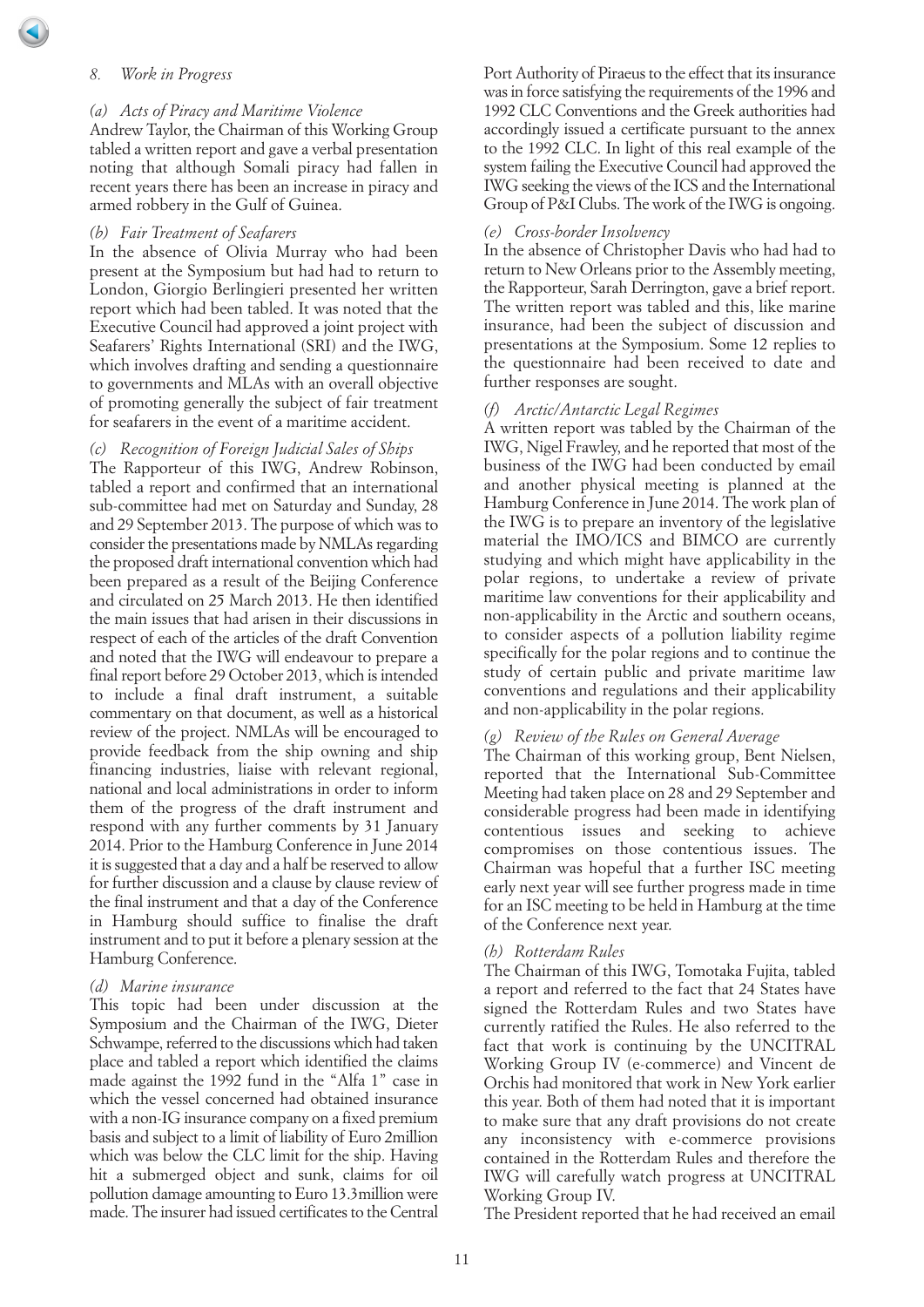a few days previously from Michael Coffee in the US State Department who had advised "we continue to work with other agencies on our transmittal package. Our conversations have been quite productive and helpful. Hopefully, we are close on a package". The President noted that once the package has been agreed with the other agencies within the US Government, it will be sent by the Secretary of State to the White House for the President's approval and for the President to send it on to the Senate.

## *(i) Offshore activities - Pollution liability and related issues*

The acting chairman of this working group, Patrick Griggs, tabled a report and advised the Assembly that a questionnaire had been forwarded to NMLAs and some responses had been received. He also noted that approaches had been made to a number of exploration companies with mixed success. Patrick Griggs noted that the industry fears, and would strongly resist, any attempt to create an international regime to regulate off-shore activities including issues of liability and compensation for pollution. The industry considers that regulation of off-shore reparations should be the sole responsibility of the governing agencies in each country who issue exploration and exportation licenses. Patrick Griggs suggested that the most useful thing that the CMI can do is to produce guidelines or draft regional or bilateral agreements which might assist those countries that do not have the necessary facilities to prepare such documentation.

The President noted that Richard Shaw's health has not been good for some months and the entire CMI family sent their best wishes to him and his family at this difficult time. Patrick Griggs who will be visiting him soon will be conveying those wishes on behalf of the CMI.

## *9. Standing Committees*

#### *(a) Jurisprudence on Maritime Conventions*

The President reported that Audile Plegat had been engaged for a period of six months to prepare summaries of cases dealing with international maritime conventions in order to extend the work which has been done voluntarily for many years by Francesco Berlingieri. The President stressed the importance of as many delegates as possible getting to meet Audile Plegat who was present at the Symposium and identify a researcher within their membership who can liaise with her and provide her with details of significant cases dealing with the identified Conventions. The President stressed that this is a significant project for the CMI and is costing a substantial sum of money and therefore the cooperation of NMLAs was imperative in assisting in this task.

## *(b) Promoting ratification of maritime conventions*

Deucalion Rediadis tabled a written report and referred to the presentations that had been made at the Symposium on this topic. He referred to the letter

which the President of CMI had sent to NMLAs earlier this year and the responses which have so far been received. It was noted that in addition to seeking to have more conventions ratified and in particular those of special significance to NMLAs, including the Rotterdam Rules, the Wreck Removal Convention, the HNS Convention and the Athens Convention, the purpose of this exercise is to assist NMLAs to form closer relationships with government officials working in the transport sector.

## *(c) Young Members*

Taco van der Valk, the Chairman of this Standing Committee, referred to the sessions taking place, concurrently with the Assembly, as well as the initiatives which are being taken in relation to LinkedIn. The President urged NMLAs to encourage their younger members in particular to engage with the LinkedIn group.

## *(d) Constitution Committee*

Benoit Goemans reported that the Constitution Committee is considering what changes can be made to improve the Constitution and will seek to report in time for the Assembly meeting in Hamburg next year.

## *(e) York Antwerp Rules 2004 - Rate of Interest*

Bent Nielsen, the Chairman of this Standing Committee, advised that having taken advice from the financial sector and on the basis of that advice has recommended setting the rate of interest at 2.75% under the York Antwerp Rules 2004, Rule XXI for the coming year. This was approved by the Assembly. The President thanked all Chairs and Rapporteurs of the International Working Groups and Standing Committees for their work throughout the year.

### *10. Publications (Yearbook and News Letter), Website and Handbook on Maritime Conventions*

Giorgio Berlingieri gave his report and noted that a large number of Yearbooks had been made available to delegates at the Symposium and that the latest issue of the News Letter had also been published. He also noted that the Handbook on Maritime Conventions is still a work in progress and the texts of the Conventions which are to be included in the Handbook are awaited from Frank Wiswall. The website continues to be managed by Admission in Australia.

## *11. Conference and Colloquium:*

#### *(a) The Conference and Assembly Meeting (2014)*

Dieter Schwampe gave a PowerPoint presentation of the hotels which are being considered for the meeting to take place from 15 to 17 June 2014, together with an optional add-on in Berlin. This presentation was well received by delegates.

## *(b) Colloquium (2015)*

The President of the Turkish MLA , Kerim Atamer, proposed that a Colloquium be held in Istanbul in May or June 2015. This proposal was welcomed and accepted by the Assembly.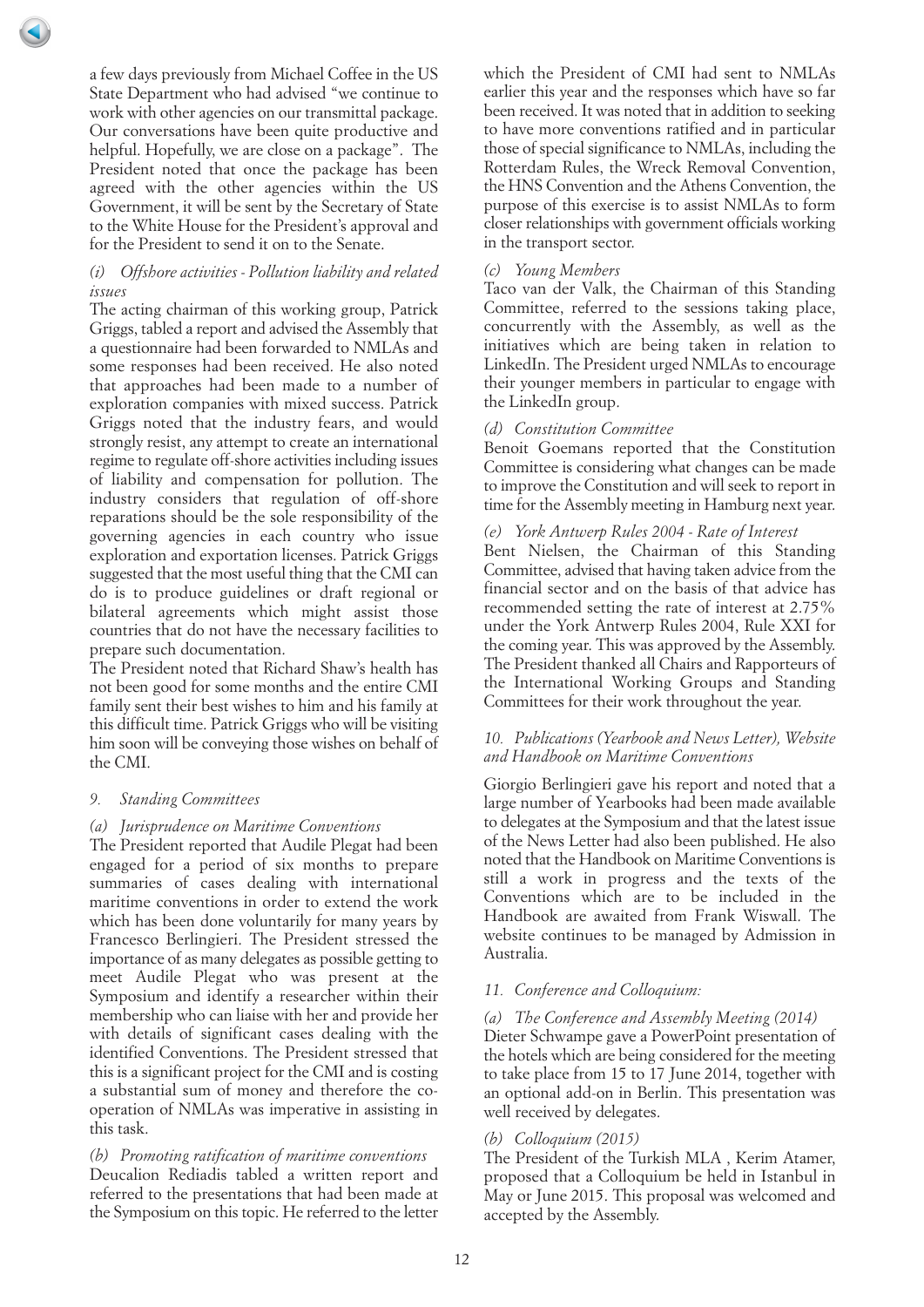## *(c) Conference (2016) New York*

Bob Clyne of the US MLA reported that work is underway in preparation for this Conference. As yet, a Conference organiser and venue have not been appointed or booked but proposals have been made and discussions have taken place with the Secretary-General and President of the CMI with a view to advancing the arrangements in the near future.

#### *12. CMI Regional office in Singapore*

The President reported that this office had been incorporated in Singapore and with the likely appointment of Lawrence Teh as Administrator for CMI, the work which had been envisaged for this office will largely be undertaken by him, that is encouraging formation of MLAs in the region, in countries such as Malaysia, Thailand, Laos, Vietnam and Cambodia.

#### *13. CMI - The Future*

The President reported, in the absence of Liz Burrell, that she had agreed to chair an ad hoc committee to consider whether or not there were ways in which the CMI could improve its operations. She had formed an ad hoc committee, at the request of the President, arising from the suggestion made by the President of the US MLA at the Beijing Conference when "the future of the CMI" had been discussed.

#### *14. Elections*

*(a)* The Chairman of the Nominating Committee, Bent Nielsen, advised that as a result of its deliberations the Nominating Committee recommended that Christopher Davis be appointed as a new Vice-President, that Lawrence Teh, Benoit Goemans and Nigel Frawley be appointed Administrator, Treasurer and Secretary-General respectively and that the two vacant positions of Executive Councillors be filled by Alexander Von Ziegler and Dieter Schwampe. In addition, the Nominating Committee recommended the re-election of Dihuang Song as Executive Councillor. Making his remarks the Chairman of the Nominating Committee regretted that the CMI Executive Council will no longer have a female member as a result of the retirement of Johanne Gauthier. He expressed the hope that that would not deter others from seeking nomination in future.

The President noted that Nigel Frawley had recently advised that he did not wish to be re-elected as Secretary-General on account of his advancing age and therefore foreshadowed that at the Executive Council meeting immediately following the Assembly meeting, an interim Secretary-General would be appointed by the Executive Council, pursuant to the Constitution and that person was likely to be John Hare, who is well known to members of the CMI, having previously served on the Executive Council for many years and chaired the IWG on marine insurance.

There being no other nominations the above persons

were elected to the positions identified by acclamation.

*(b)* The President proposed on the recommendation of the Executive Council that Jean-Serge Rohart be elected Member and President Honoris Causa and that Rosalie Balkin, Director of Legal Affairs and External Relations Division of the IMO, be elected Member Honoris Causa. Karl Gombrii spoke in favour of the election of Jean-Serge Rohart as Member and President Honoris Causa and referred to his long record of service with the CMI including as Executive Councillor and subsequently President of the CMI. He concluded that Jean-Serge Rohart had indeed been giving exceptional service to the CMI, as envisaged by the Constitution for somebody to be elected as Member Honoris Causa, and invited the Assembly so to elect him.

Patrick Griggs spoke in favour of the election of Rosalie Balkin as Honoris Causa and referred to the close co-operation which the CMI had received from Rosalie Balkin in her various roles over many years in working at the IMO. He referred to her leading the Australian delegation at the IMO in October 1987 and her election as Vice Chairman of the Legal Committee at its 68th Session in 1993 and appointment as Director Legal and External Relations Division in 1998.

The Assembly acclaimed both the election of Jean-Serge Rohart as President Honoris Causa and Rosalie Balkin as Member Honoris Causa. Both made gracious speeches of thanks to the CMI.

## *(c) Retirement of Bent Nielsen as Chair of the Nominating Committee*

The President reported that the Executive Council, pursuant to the Constitution, had decided to invite Johanne Gauthier to be Chair of the Nominating Committee in succession to Bent Nielsen, who had advised that he wanted to retire from this role, and she has agreed to undertake that role.

#### *15. Retirements*

The President noted that the retirement of Nigel Frawley as Secretary-General marks the end of a period of about 10 years when Nigel Frawley had organised all meetings of the CMI and worked closely with Presidents Patrick Griggs, Jean-Serge Rohart, Karl Gombrii and himself. He said that if any of those Presidents had looked good to members of the CMI it was largely due to the hard work and organisational skills of Nigel Frawley. Karl Gombrii echoed those comments and referred to the number of occasions that he and Nigel Frawley had worked hard and harmoniously in arranging meetings during his Presidency and how much he valued the good humour and company of the Secretary-General. Jean-Serge Rohart also expressed his appreciation and gratitude to Nigel Frawley for his assistance during his Presidency. A presentation of a whisky decanter was made to Nigel Frawley in thanking him for all the hard work he had given to the CMI over an extremely lengthy period of time.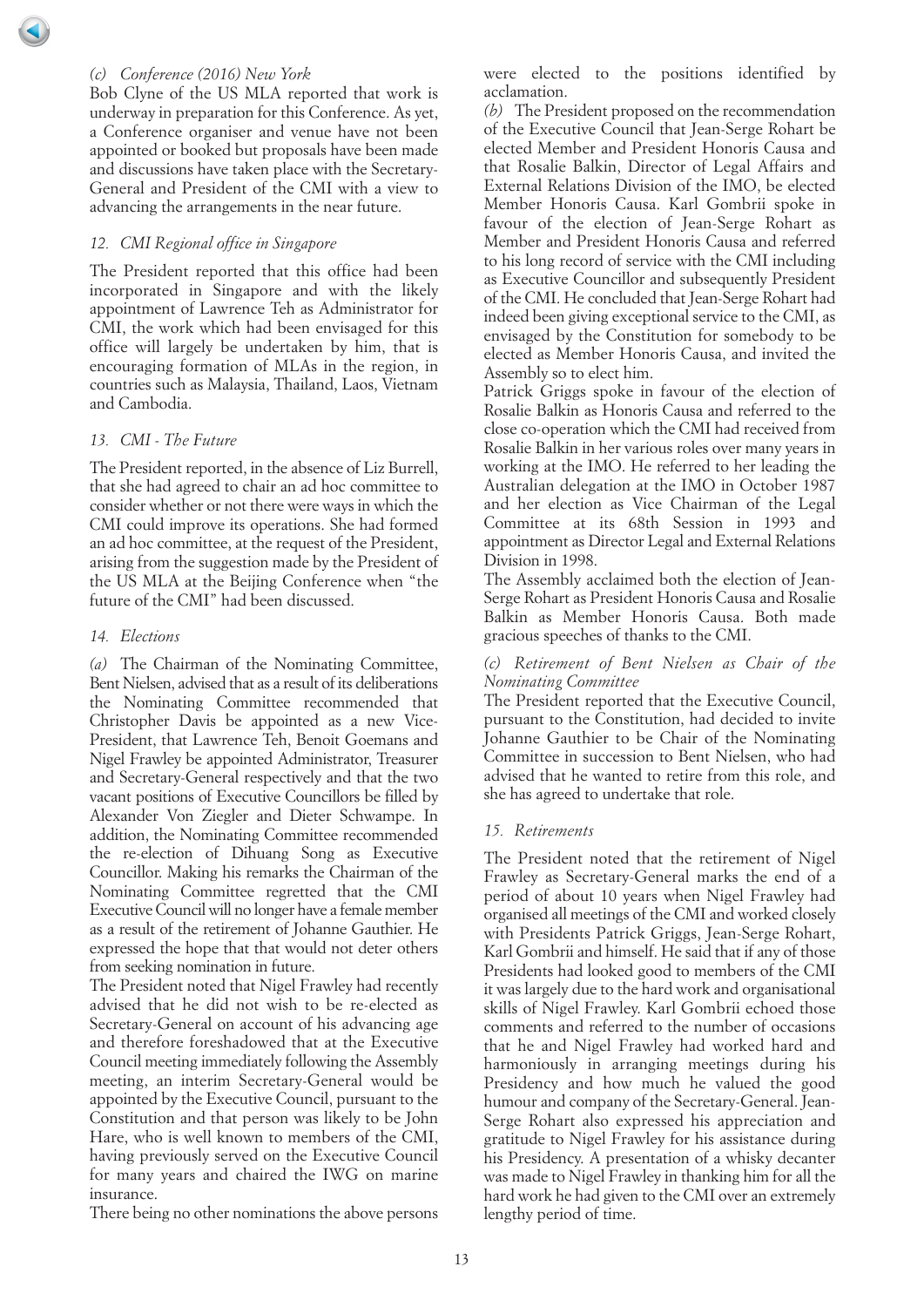The President also recognised the significant contribution made by Bent Nielsen as Chair of the Nominating Committee. Whilst pointing out that that role was not particularly onerous it required a considerable degree of tact and good sense, which Bent Nielsen had exhibited for a number of years in performing that role. A presentation was made to Bent Nielsen in recognition of his service to the CMI, which will of course continue in his role as Chairman of the IWG reviewing the York Antwerp Rules. The Assembly acclaimed Bent Nielsen for his contribution to the CMI.

The President also thanked the retiring members of the Executive Council, Wim Fransen, Sergei Lebedev and in particular Johanne Gauthier who despite her onerous judicial duties had managed to make a significant contribution to the Executive Council and the business of CMI. She was the first, and so far, only female member to serve on the Executive Council. Her wise advice and assistance will be missed on the Executive Council.

All retirees were acclaimed by the Assembly.

#### *16. General*

In conclusion the President thanked the Irish MLA and its organising committee for putting together such a successful meeting. In addition he thanked all presenters of papers and others who had contributed to the success of the meeting.

*There being no other business the meeting closed at 4.35pm.*

| Name of Nominee<br>Esteban Vivanco<br>Jorge Radovich<br>Frazer Hunt<br>Sarah Derrington<br>Justice Steven Rares<br><b>Karel Stes</b><br><b>Benoit Goemans</b><br>Wim Fransen<br>Nelson Carolcan Silva Filho<br>Rucemeh L. Gomes Pereira | Country<br>MEXICO<br><b>NETHERLANDS</b><br>JAPAN<br><b>REPUBLIC OF KOREA</b><br><b>NIGERIA</b>                                                                                                                                                                                                                                                                | Name of Nominee<br>Ignacio Melo<br>Ignacio Melo Jr.<br>Taco Van Der Valk<br>Tetsuro Nakamura<br>Tomotaka Fujita<br>Byung Suk Chung<br>Hyun Kim<br>Louis Mbanefo<br>Rita Uruakapa |
|-----------------------------------------------------------------------------------------------------------------------------------------------------------------------------------------------------------------------------------------|---------------------------------------------------------------------------------------------------------------------------------------------------------------------------------------------------------------------------------------------------------------------------------------------------------------------------------------------------------------|----------------------------------------------------------------------------------------------------------------------------------------------------------------------------------|
|                                                                                                                                                                                                                                         |                                                                                                                                                                                                                                                                                                                                                               |                                                                                                                                                                                  |
|                                                                                                                                                                                                                                         |                                                                                                                                                                                                                                                                                                                                                               |                                                                                                                                                                                  |
|                                                                                                                                                                                                                                         |                                                                                                                                                                                                                                                                                                                                                               |                                                                                                                                                                                  |
|                                                                                                                                                                                                                                         |                                                                                                                                                                                                                                                                                                                                                               |                                                                                                                                                                                  |
|                                                                                                                                                                                                                                         |                                                                                                                                                                                                                                                                                                                                                               |                                                                                                                                                                                  |
|                                                                                                                                                                                                                                         |                                                                                                                                                                                                                                                                                                                                                               |                                                                                                                                                                                  |
|                                                                                                                                                                                                                                         | <b>NORWAY</b>                                                                                                                                                                                                                                                                                                                                                 | Karl-Johan Gombrii<br>Erik Rosaeg<br>Andreas Meidell                                                                                                                             |
|                                                                                                                                                                                                                                         | <b>SINGAPORE</b>                                                                                                                                                                                                                                                                                                                                              | Lawrence Teh                                                                                                                                                                     |
|                                                                                                                                                                                                                                         | <b>SLOVENIA</b>                                                                                                                                                                                                                                                                                                                                               | Mitja Grbec                                                                                                                                                                      |
|                                                                                                                                                                                                                                         | <b>SOUTH AFRICA</b>                                                                                                                                                                                                                                                                                                                                           | Andrew Robinson<br>John Hare                                                                                                                                                     |
|                                                                                                                                                                                                                                         | <b>SPAIN</b>                                                                                                                                                                                                                                                                                                                                                  | Rodolfo A. Gonzalez-Lebrerc<br>Eduardo Albors                                                                                                                                    |
|                                                                                                                                                                                                                                         |                                                                                                                                                                                                                                                                                                                                                               |                                                                                                                                                                                  |
|                                                                                                                                                                                                                                         |                                                                                                                                                                                                                                                                                                                                                               | Tomas Fernandez-Quiros                                                                                                                                                           |
|                                                                                                                                                                                                                                         | <b>SWEDEN</b>                                                                                                                                                                                                                                                                                                                                                 | Jorgen Almelov                                                                                                                                                                   |
|                                                                                                                                                                                                                                         |                                                                                                                                                                                                                                                                                                                                                               | Måns Jacobsson<br>Mikaela Tamm                                                                                                                                                   |
|                                                                                                                                                                                                                                         | SWITZERLAND                                                                                                                                                                                                                                                                                                                                                   | Alexander Von Ziegler<br>Thomas Burckhardt                                                                                                                                       |
|                                                                                                                                                                                                                                         | TURKEY                                                                                                                                                                                                                                                                                                                                                        | Kerim Atamer                                                                                                                                                                     |
|                                                                                                                                                                                                                                         | Sevilay Kuru<br>Emine Yazicioglu                                                                                                                                                                                                                                                                                                                              |                                                                                                                                                                                  |
|                                                                                                                                                                                                                                         | <b>UNITED KINGDOM</b>                                                                                                                                                                                                                                                                                                                                         | Andrew Taylor                                                                                                                                                                    |
|                                                                                                                                                                                                                                         | Patrick Griggs CBE<br><b>UNITED STATES</b><br><b>Bob Parrish</b><br>Pat Bonner<br>Bob Clyne                                                                                                                                                                                                                                                                   |                                                                                                                                                                                  |
|                                                                                                                                                                                                                                         |                                                                                                                                                                                                                                                                                                                                                               |                                                                                                                                                                                  |
|                                                                                                                                                                                                                                         |                                                                                                                                                                                                                                                                                                                                                               |                                                                                                                                                                                  |
|                                                                                                                                                                                                                                         | John O'Connor<br>William Sharpe<br>John Harquail<br>Dihuang Song<br>Henrik Thai Jantzen<br>Jose Modesto Apolo<br>Henrik Ringbom<br>Philippe Boisson<br>Patrice Rembanville-Nicolle<br>Luc Grellet<br>Dieter Schwampe<br>Tilo Wallrabenstein<br>Deucalion Rediadis<br>Lia Athanassiou<br>Yiannis Timagenis<br>Helen Noble<br>Giorgio Berlingieri<br>Ann Fenech | Pedro Calmon Filho                                                                                                                                                               |

# **EXHIBIT A List of attendees**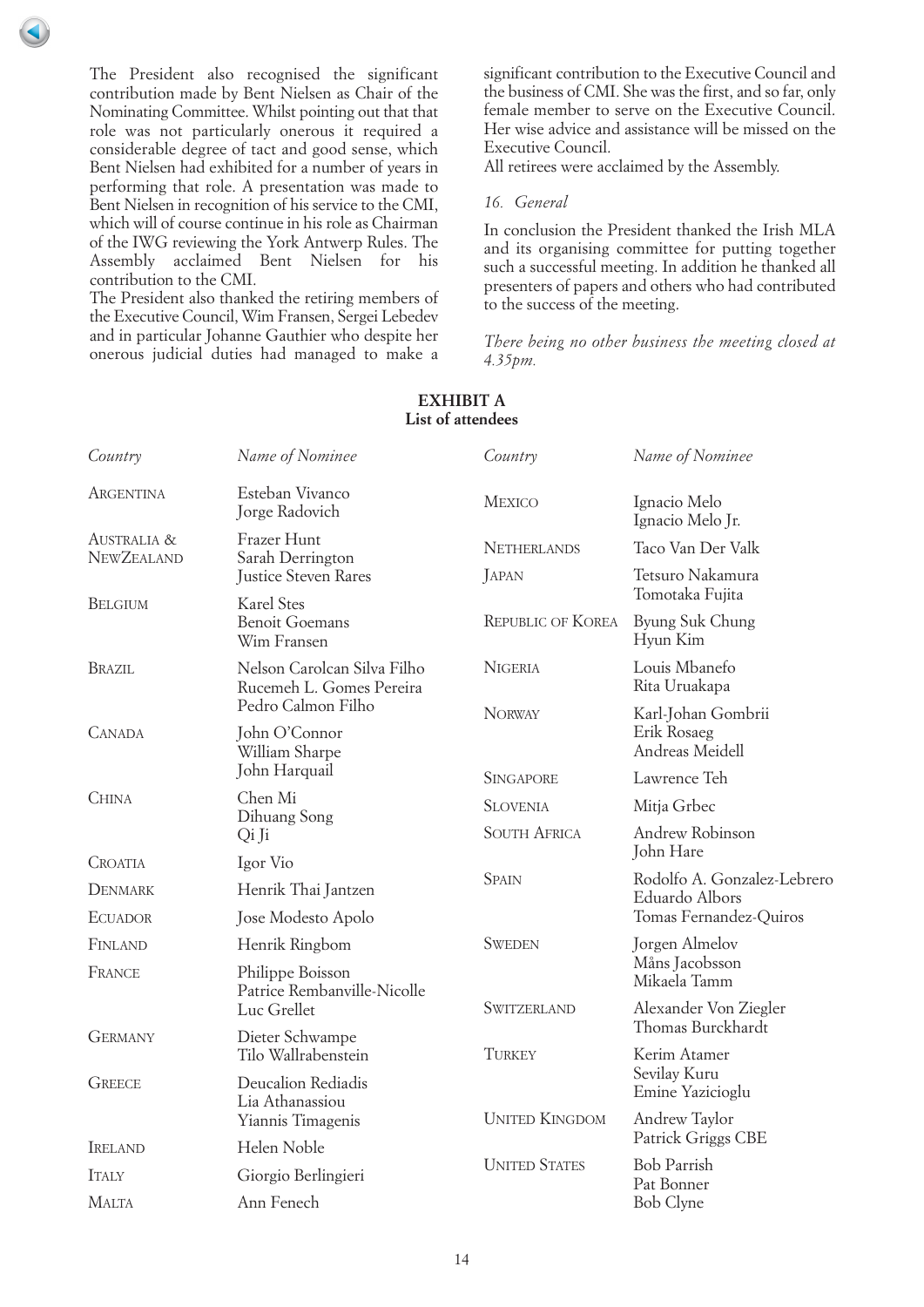A lot of hard work has taken place over the last 12 months and progress has been made on a number of fronts. Although significant structural changes took place as a result of the Steering Committee report of a few years ago, (when subscriptions were drastically reduced, including the abolition of subscriptions for titulary members) the changes to which I am about to refer will not be felt so keenly in the hip pocket of National Maritime Law Associations, but they are, perhaps, equally significant to the development and future of the CMI.

#### *Administrative arrangements*

You may not be aware that the CMI has been without administrative assistance in Antwerp since early in the year. Pascale's replacement, Hilde, underwent surgery at the beginning of the year and her employment was terminated when it became apparent that she was unable to return to the office. Steps are continuing to find a part time replacement. This has placed added burdens on a number of the Executive team.

In April this year, I visited Antwerp and met with the resident Belgian members of the Executive Council, Wim Fransen (Administrator) Benoit Goemans (Treasurer), together with the Vice President, Giorgio Berlingieri and the Presidents of the Belgian, French and Swiss MLAs, with a view to seeking their support for changes to the administration of the CMI. With the retirement of Wim Fransen and the appointment, which I trust the Assembly will be making at this meeting, of an Administrator from outside Belgium, some changes needed to be made. As a result of my discussions in Antwerp in April and with the support of the Belgian MLA, the Executive Council decided at its virtual meeting in May to agree to the following proposals:

1. The registered office of the CMI be moved from the building where Wim Fransen's firm operates to a historic building known as Ernest Van Dijckkaai. (The building was originally constructed by a successful agent and shipbroker in 1896 as a town house on the River Scheldt; on the ground floor he operated his office as a shipowner, ship broker, shipping agent and importer of coal. It was later occupied as a Michelin star restaurant "La Rade"). It is presently owned by the Belgian Shipowners' Association. We held our meeting in Antwerp in its most beautifully restored meeting room which will be available for use by the CMI in the future. A reception was held in the ground floor premises of the Eugeen Van Mieghem museum that evening. It is a most suitable venue for an Association, like the CMI, which has been in existence for about the same length of time as the original building.

2. The building will also house the CMI Library, including Yearbooks, News Letters, Travaux Preparatoires etc. Once again, this will be a most suitable place to house this valuable archive.

3. It has also been agreed to change the title of the Treasurer to "Treasurer (and Head Office Director)". An amendment to the Constitution will be brought forward next year at the Assembly, together with any other changes recommended by the Constitution committee which are supported by the Executive Council. It was also agreed by the Executive Council that the Treasurer would engage a personal assistant on a part time basis as well as a bookkeeper on a part time basis to assist him in that task.

## *The Management Committee*

This ad hoc committee, consisting of the President, the two Vice-Presidents and the Secretary-General met in New York at the time of the US MLA Spring Meeting, and accomplished a considerable amount of work, including having a meeting with representatives of the organising committee of the US MLA for the 2016 CMI Conference.

## *Finances*

As you can see from the financial reports for the 2012 calendar year we have by reason of the 2011 subscription holiday and the 50% discount applied last year (2012), together with the early bird discount of 10%, reduced our reserves to EUR 613,518. In my view this is close to where they should be, but I would like to hear the views of National Maritime Law Associations.

The budget which was prepared for the Assembly meeting in Beijing for the 2013 year was based on the level of subscriptions at the Rotterdam Assembly (23 September 2009), that is the same subscriptions as for 2010 less a 10% early bird discount, which would result in a loss in the 2013 year of EUR 28,101. We will aim to send out the invoices at the beginning of the year in future. I apologise that they were so late this year.

## *Work Projects of the CMI*

You will hear reports at the Assembly meeting of the activities of the IWGs since Beijing. A considerable amount of work has gone on since that time. I would particularly like to thank the Chairmen and Rapporteurs who have worked so hard on our behalf. I would like to make a special reference to Bent Neilsen and Taco Van der Valk in relation to the Review of the Rules on General Average and the extensive questionnaire that they prepared. They will be working hard over the weekend in Dublin to analyse all the responses which have been received and I commend all those many Associations who have so far responded to that questionnaire (more than 20 responses as at 9 September 2013).

I would also like to express an enormous debt of gratitude for the hard work done by Henry Li and his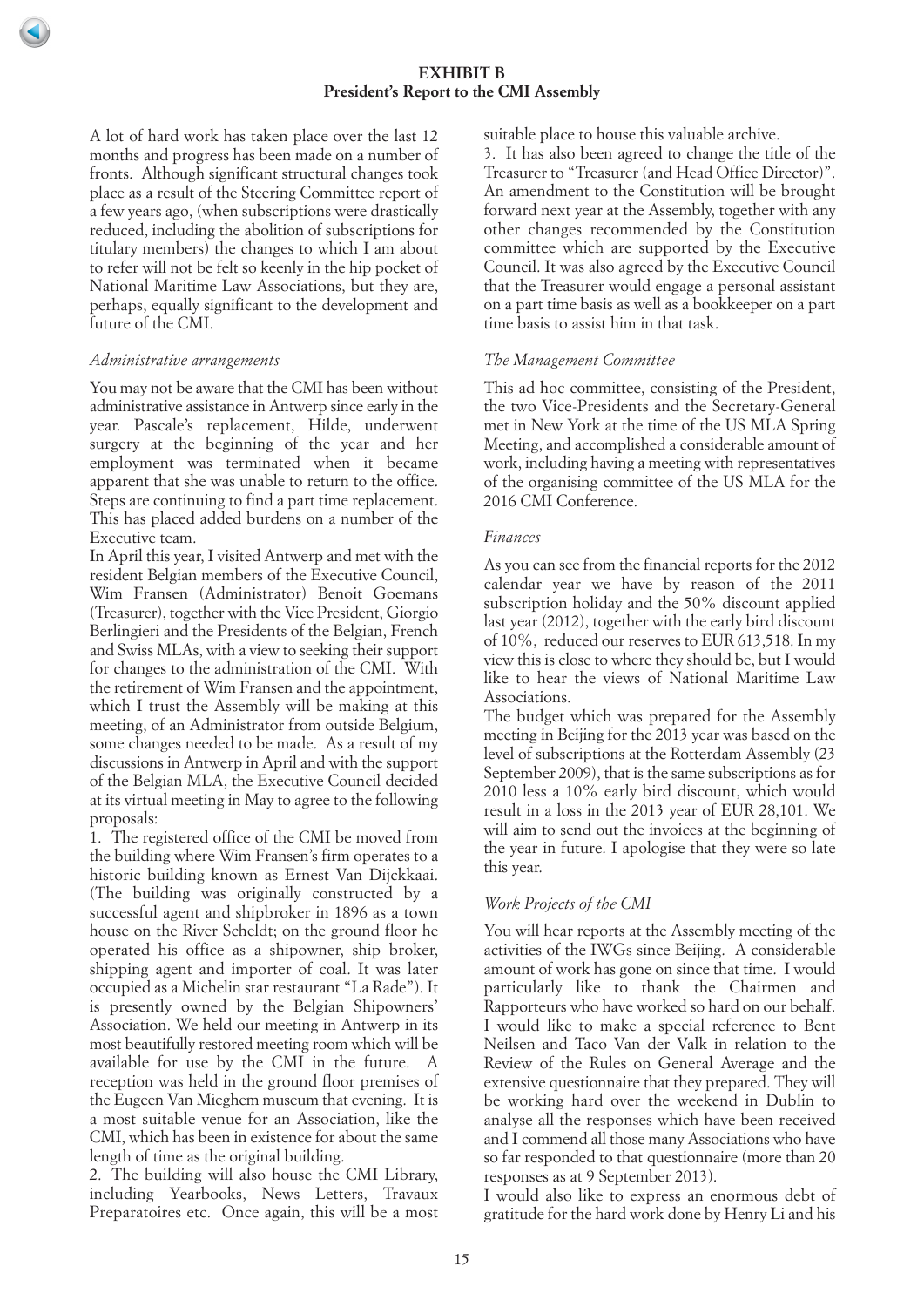team on the Recognition of Foreign Judicial Sales of Ships topic. Henry had hoped to conclude this project in Beijing but sadly that was not to be the case. They too will have worked hard over the weekend in Dublin. The Executive Council decided that by reason of the Constitution of the CMI it was necessary to conclude the Judicial Sales work at a CMI Conference. It is for that reason that we have made special arrangements for next year's event in Germany to be called a Conference. (It should only take a day or so to conclude that topic and the format for the meeting will be similar to Dublin). The Judicial Sales topic will therefore be conducted in the usual manner of a CMI Conference. There will be a Plenary Session when it concludes. For those who are not interested in that particular topic there will be alternative seminar presentations taking place. The usual Assembly Meeting will also take place at that meeting.

I referred earlier to my visit to Antwerp in April this year. At the same time I visited, together with Benoit Goemans, Wim Fransen, Karel Stes and Alexander Von Ziegler, the office of Francoise de Kerchove, the Ambassador-Director of the Cabinet of Foreign Affairs, Foreign Trade and European affairs, within the office of the Deputy Prime Minister, Minister of Foreign Affairs, Foreign Trade and European Affairs of the Kingdom of Belgium. He indicated at that meeting that the Belgian Government would be prepared to host a diplomatic conference on a topic such as Judicial Sales, if the usual organs of the United Nations were unwilling to do so. (That would be dependent on there being no change in the government by the time such an occasion arose).

I should also make special reference to the IWG on Offshore Activities which Richard Shaw was chairing. Unfortunately due to his serious health issues we have had to call back to service Patrick Griggs CBE, our former President. I would like to thank Patrick for stepping into the breach and ensuring that a questionnaire was sent out quite recently. Richard is very much in our thoughts and we wish him well.

Other IWGs have also been active, including Marine Insurance under Dieter Schwampe, who has produced a most comprehensive report on the responses thus far to the Questionnaire.

I also want to pay tribute to Louis Mbanefo and Deucalion Rediadis who have been driving, in conjunction with the International Chamber of Shipping, the Promotion of Ratification of Maritime Conventions Standing Committee. Some Associations, clearly with Holland in the forefront, have produced extremely useful reports of their activities and consultations with their governments. All NMLAs can learn from that experience and take part in galvanising their country to give greater priority to the ratification of conventions in the maritime law area than they have done hitherto.

Whilst on the subject of the Dutch MLA I would also like to thank and congratulate its President Taco Van der Valk for the magnificent work he has been doing in managing the CMI's introduction to the world of

LinkedIn. I would urge all NMLAs to become involved, and especially urge you to encourage your younger members to participate in the group that Taco has set up. Similarly I am proud of the support we have given to young lawyers, both at IMLI and from the Ravenna Summer School, who we have assisted to come to Dublin to make presentations to us. (I am sure the late Michael Marks Cohen would enthusiastically applaud the CMI's efforts in that regard. It was Michael, at the Buenos Aires Colloquium, who encouraged the CMI and the CMI Charitable Trust to spend more money on education). I should also express our thanks to a number of individuals who have represented the CMI over the last 12 months at various functions.

- Deucalion Rediadis attended a workshop on the HNS Convention at the IMO in London;
- Vince De Orchis attended an UNCITRAL meeting in New York on its proposed Model Laws on Electronic Documents;
- Karl Gombrii attended BIMCO's 100th Meeting Session in Paris;
- Karl Gombrii monitored the work by BIMCO on the Voy Rules on our behalf;
- Sergei Lebedev has attended a Counter Terrorism workshop in Moscow;
- Tom Birch Reynardson attended the inaugural meeting of the Indian MLA in India.

In addition Patrick Griggs and Måns Jacobsson both attended and spoke at the 100th Session of the IMO Legal Committee, and both had nice things to say about the CMI and its involvement with the IMO Legal Committee over the years;

# *Jurisprudence Database*

I am delighted to say that we have engaged Ms Audile Plegat to undertake the task, over the next six months, of enlarging our database of maritime cases on particular conventions. We negotiated a contract with her through the office of Reed Smith, (Luc Grellet and his colleagues) and we are very grateful to Luc for all his and their assistance. Please nominate someone in your jurisdiction that she could be in contact with to perform this task or please send her any cases (or summaries with English translations) in your jurisdiction which deal with the Conventions as listed. She will be attending the meeting in Dublin. I hope you will introduce yourselves to her in Dublin.

## *Consultative Members*

I am delighted that we will be introducing two new Consultative members to the CMI family at this Assembly. It is a wonder to many of us that neither IMLI nor IACS have been accorded that status previously. Our relationship with IMLI goes back many years and is very active. Many members of the CMI lecture there regularly and we meet their travel costs to go to Malta to do so. We have also had a long association with IACS and I am very pleased with this development.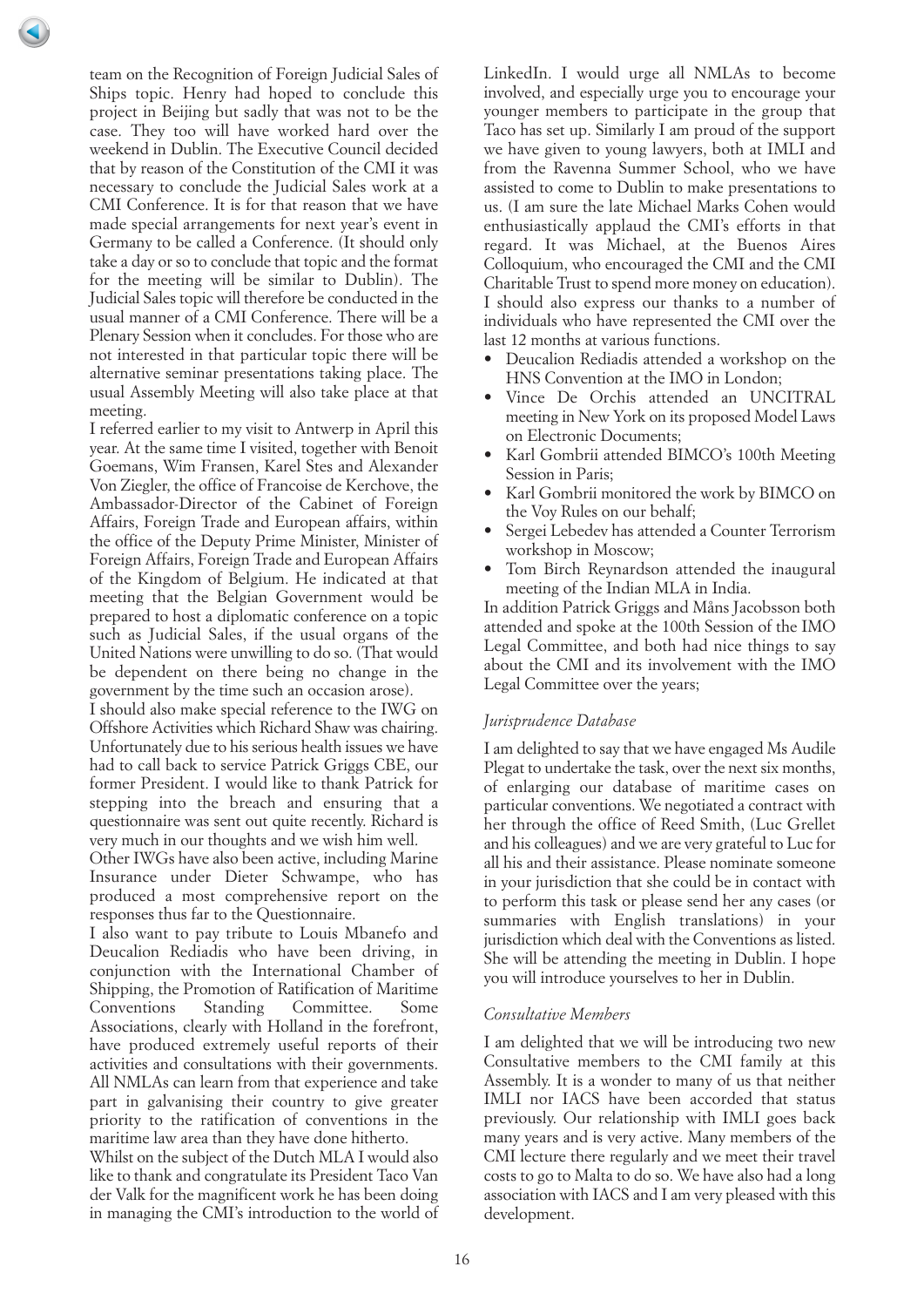## *Singapore Regional Office*

In another development in the course of the last twelve months, the Singapore authorities registered the representative office of the CMI in Singapore on 25 April 2013. That registration is valid for one year. As you know, this office has been set up for a three year period, with a primary focus of looking to encourage the formation of Maritime Law Associations in that region, with a particular emphasis on countries such as Malaysia, Thailand, India, Cambodia, Vietnam and Laos.

## *Publications and Website*

The Berlingieri family continues to produce our most important publications the Yearbook and News Letter. We all owe a huge debt of gratitude to Francesco and Giorgio and their staff for continuing to produce these invaluable publications. The absence of administrative assistance in Antwerp has made the task of updating the contact details of NMLAs particularly difficult but we will strive to improve this in the next year, and keeping the information fresh on the website.

## *The Future of CMI*

As a result of the session held at the Beijing Conference at which the "Future of CMI" was discussed, I requested Liz Burrell of the US MLA to head up a sub-committee, outside the Executive Council, to consider this topic. It may be recalled that at that session in Beijing the President of the US MLA proposed such an initiative, that is to conduct "a detailed examination of the role of the CMI". Liz Burrell has gathered together a group to assist her in that task consisting of Diego Chami, Ioannis Markianos-Danivlos, Karel Stes, Ying Ying Zou and Stephen Knudtzon. I look forward to receiving their suggestions and report in the forthcoming year.

# *D&O Insurance*

We have been talking for quite a long time about obtaining D&O insurance to protect the directors and officers of the CMI. I am hopeful that this will have been put in place by the Assembly meeting in Dublin and I am grateful for the work done by Benoit Goemans in that respect.

## *Communication with NMLAS*

We now have contact details for mailing direct to members of NMLAs from the website for the following NMLAs: Argentina, Australia and New Zealand, Belgium, Brazil, Bulgaria, Canada, Denmark, Dominican Republic, Germany, Italy, Norway, Panama, Switzerland, Turkey and USA. I would ask the rest of you to assist by sending us the email addresses for all your members - or at least one point of contact for automatic mailing to them. If you need assistance setting up your systems so that they expand to all members with an email address after a manual control for spam please contact Erik Rosaeg of the Norwegian MLA (eric.rosag@jus.nio.no).

#### *Retirements*

I would like to take this opportunity to express my thanks to those who are stepping down from official positions within the CMI. I hope they will continue to have a long association with the CMI. Johanne Gauthier was the first female member (and thus far the only one) on the Executive Council. She joined the Executive Council, at the same time as I did, in 2001. Notwithstanding her duties as a judicial officer in Canada she has participated since she has been Vice-President on the informal management committee that has met once a year and has provided invaluable assistance to both Karl Gombrii and me in that role. I shall be seeking the approval of the Executive Council to appoint her to take up Bent Nielsen's role as Chairman of the Nominating Committee.

Wim Fransen became Administrator in the same year, 2001. He has therefore been the public face, in Antwerp, of the CMI and the Secretariat has operated under his supervision in a nearby office since that time. We are grateful to him for his loyal service over those twelve years.

Sergej Lebedev's terms of office on the Executive Council are coming to an end in Dublin and we thank him for his contributions over the last six years.

As I have mentioned, Bent Nielsen is stepping down from chairing the Nominating Committee. He has chaired the Nominating Committee since 2004 and all of us who have been appointed to the CMI Executive since that time (or had our terms renewed) are particularly grateful to him. Whilst it is not an onerous role it requires delicacy and tact to perform and Bent has those qualities in abundance. His wise counsel, over many years, is something for which we should all be grateful. Bent is also one of the indefatigable CMI lecturers at IMLI. Happily, he will continue to chair the IWG on the Review of the York Antwerp Rules.

STUART HETHERINGTON\*

President of CMI, 13 September 2013.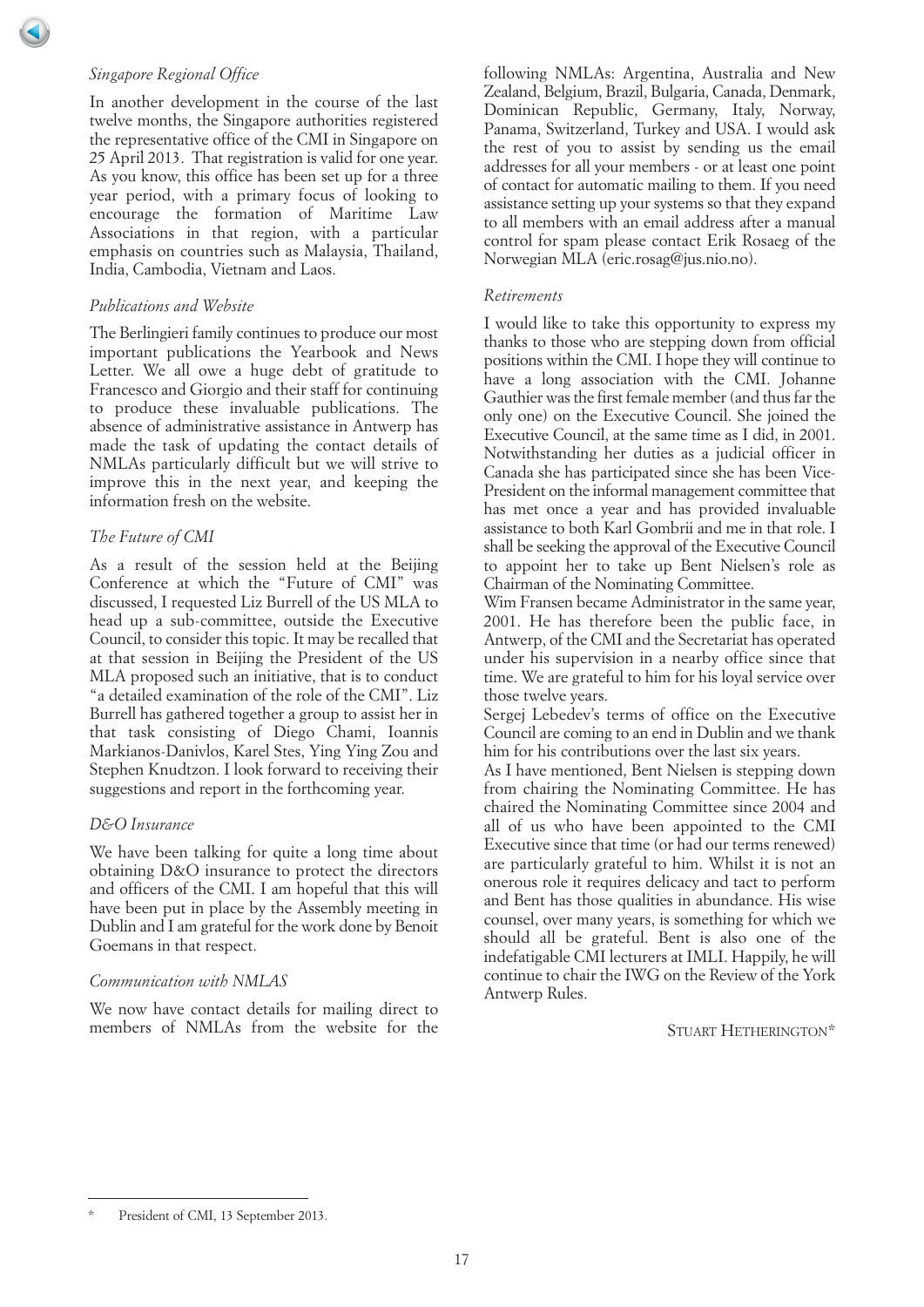# <span id="page-17-0"></span>**MINUTES OF THE EXECUTIVE COUNCIL MEETING HELD ON 1st OCTOBER 2013 AT 17.00 AT THE SHELBOURNE HOTEL, GEORGE MOORE SUITE, DUBLIN**

Participating:

| President:                        | <b>STUART HETHERINGTON</b>                        |  |
|-----------------------------------|---------------------------------------------------|--|
| Past President:                   | KARL-JOHAN GOMBRII                                |  |
| Vice-President:                   | <b>GIORGIO BERLINGIERI</b>                        |  |
| Secretary-General:                | NIGEL FRAWLEY (by invitation)<br><b>JOHN HARE</b> |  |
| Administrator·                    | <b>LAWRENCE TEH</b>                               |  |
| Treasurer/(Head Office Director): | <b>BENOIT GOEMANS</b>                             |  |
| <i>Councillors:</i>               | TOMOTAKA FUJITA                                   |  |
|                                   | MÅNS JACOBSSON                                    |  |
|                                   | <b>LOUIS MBANEFO</b>                              |  |
|                                   | <b>JORGE RADOVICH</b>                             |  |
|                                   | <b>ANDREW TAYLOR</b>                              |  |
|                                   | <b>DIHUANG SONG</b>                               |  |
|                                   | <b>DIETER SCHWAMPE</b>                            |  |
|                                   | ALEXANDER VON ZIEGLER                             |  |

*Absent, with apology*: CHRISTOPHER DAVIS

1. The President congratulated and welcomed the new members to the Executive Council: Lawrence Teh, Dieter Schwampe and Alexander von Ziegler, and although he was unavoidably absent, Christopher Davis on his election as Vice-President.

## *2. Appointment of Secretary-General*

The Executive Council noted the resignation of Nigel Frawley as Secretary-General of the CMI with effect from the Assembly meeting;

Resolved:

(a) That Mr Frawley's resignation be accepted (with regret and with acclamation for a job extraordinarily well done);

(b) That it is accordingly necessary in terms of Article 18 (g) of the Constitution to appoint an interim Secretary-General pending the completion of proper process for the election of a Secretary-General by the next Assembly;

(c) Further that John Hare be appointed interim Secretary-General with effect from the closing of the last Dublin meeting of the Executive Council, for a term to run to the closing of the next Assembly to be held in Hamburg in or about June 2014.

## *3. Appointment to Nominating Committee*

Alexander von Ziegler's election to the Executive Council requires him to be replaced on the Nominating Committee.

The President suggested that Gregory Timagenis would be a good candidate to be considered for nomination by the Executive Council, and sought any other suggestions.

Resolved that Gregory Timagenis be invited to serve on the Nominating Committee.

## *4. Standing Committee on General Average Interest Rates*

It was noted with much regret that Richard Shaw is gravely ill and a replacement for this Standing Committee needs to be identified. Patrick Griggs has indicated that he also would like to be replaced.

Resolved that Andrew Taylor and Dieter Schwampe would enquire as to suitable replacements and report to the President as soon as possible.

## *5. Future Events update*

## *Hamburg (Mini) Conference, June 2014*

Dieter Schwampe's presentation to the Executive Council and the Assembly was approved for moving forward under Messrs Hetherington, Hare and Teh, working with Dieter Schwampe and his organising committee. It was noted that preparation time is limited.

The issue of overlapping the Young CMI presentations with the Assembly or Plenary will be taken into account in the finalisation of the programme.

John Hare suggested that Martin Davies be invited to present a paper on bankruptcy and limitation. This was noted for future action.

*US MLA/CMI Conference, New York 2-6 May 2016*

The President reported to the Executive Council upon the morning meeting (on 1 October) with the US MLA organising committee. Great enthusiasm was expressed by the US MLA for the Conference, the first formal CMI US MLA event for 50 years.

## *6. Marine Insurance IWG*

No further mandate required.

*There being no other business, the meeting adjourned at 18h45.*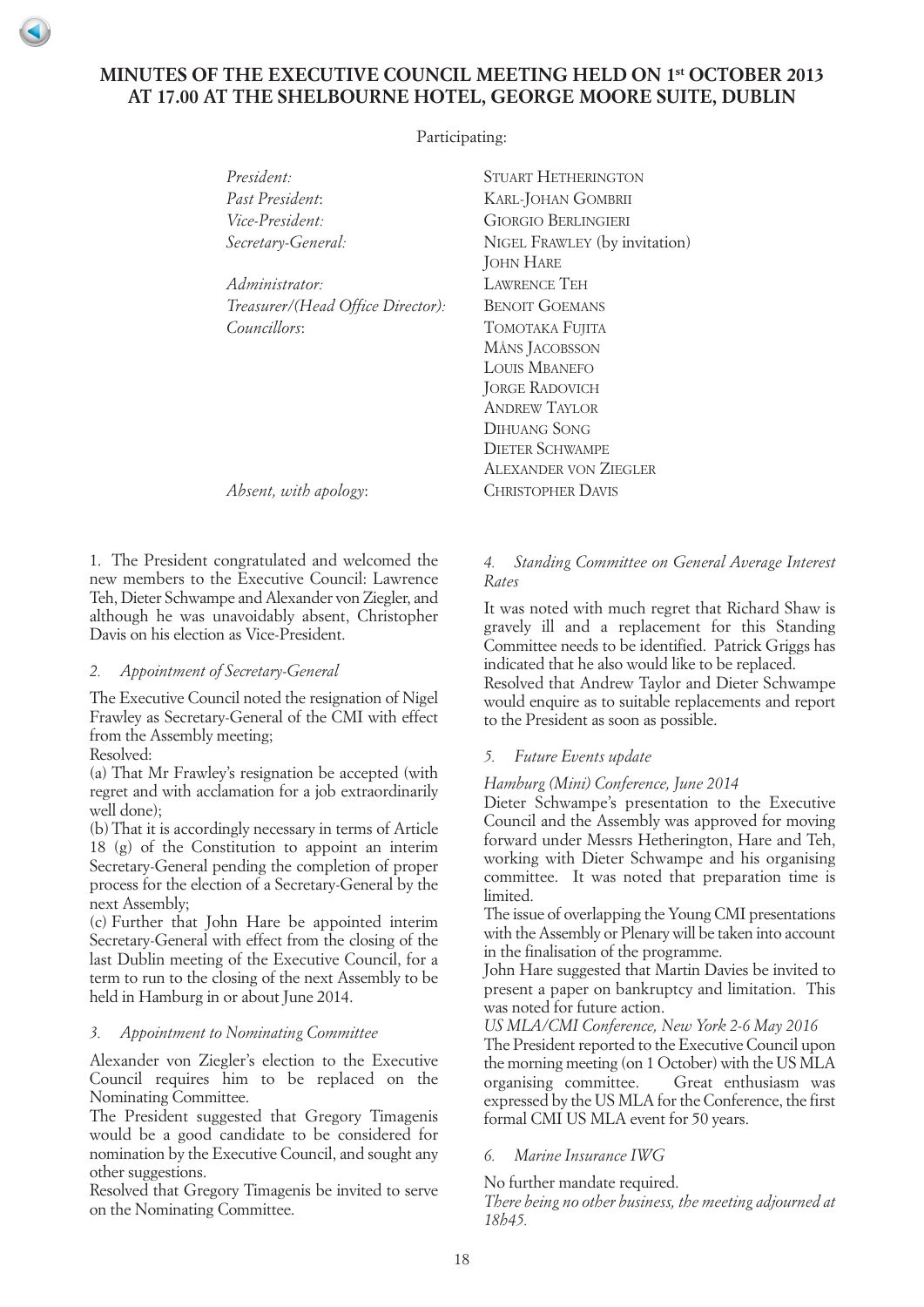# **NEWS FROM IOPC FUND**

# **MEETINGS OF GOVERNING BODIES 21st-25th OCTOBER 2013**

<span id="page-18-0"></span>The autumn 2013 meetings of the IOPC Funds governing bodies took place at the IMO Building on Albert Embankment during the week of 21<sup>st</sup>-25<sup>th</sup> October 2013.

Prior to the opening of the sessions, the Chairman of the 1992 Fund Assembly paid tribute to Richard Shaw. Richard had represented the observer delegation of the CMI at the Fund meetings since 1996 and had collaborated on an important study for the 1992 Fund on the issue of interim payments. The Chairman said that Richard would be greatly missed and, on behalf of all the delegates, expressed his sincere condolences to Mr Shaw's family.

The full Record of Decisions of the meetings, together with all of the documents submitted by the Secretariat and the delegates and reports of working groups are available now on the Funds' website. This article will focus on those issues of particular interest which were discussed during the week and those which caused the most debate, including a new incident involving the *Resa R3*, an update on the 71 Fund case *Nissos Amorgos* and the 92 Fund case *Prestige*, the winding up of the 1971 Fund, the introduction of guidelines for claimants in the tourism sector and, finally, the issue of refunding VAT which caused considerable debate.

#### *Nesa R3*

The Fund has been notified of several new incidents since the last meetings. While not a large spill, perhaps the most interesting of these, due to the nature of the cargo and the location, is the *Nesa R3* incident.

The *Nesa R3* was carrying 840 tonnes of bitumen from Bandar Abbas, Iran to Mina Sultan Qabous in Oman. She was awaiting the arrival of a pilot, 1.4 nautical miles off the discharge port, when the master signalled that the ship was in distress and requested urgent assistance from the port. A loud bang was reportedly heard following which the ship started to list. The list could not be righted and the order to abandon ship was given. Less than twenty minutes passed between the distress signal and the sinking. Only nine of the ten crew members could be rescued: tragically the master lost his life after re-entering his accommodation to retrieve ship's documents.

During the incident, cargo and diesel bunkers (the exact amount of which is yet to be determined - as at 1 July 2013, some 250 tonnes of bitumen had been recovered) were spilled and spread by wind and currents along some 40 kilometres of the Omani coast. The cargo, grade 60/70 bitumen, had been loaded at a temperature of 122°C for ease of handling and pumping. Immediately after the spill the bitumen spread quickly but due to the rapid drop in

temperature quickly became very viscous and formed thick patches which were moved along the coastline by the current and the wind. Due to the density of the bitumen (ranging from  $1.01 - 1.06$  g/ml; sea water is 1.025 g/ml) some of these patches were partially submerged making them harder to spot. Further, in shallower areas, the high daytime temperatures caused these submerged patches to remobilise and recontaminate areas which had already been cleaned up. The vessel is now at a depth of 65m and the Omani authorities have commissioned a wreck survey which is expected to confirm, among other things, that the cargo remaining on board has solidified and is immobile.

The 92 Fund has been involved since the early stages (Oman is a party to CLC 92 and the 92 Fund Convention) and although the *Nesa R3* carried less than 2000 tonnes of persistent oil as cargo and as such was not required to maintain compulsory insurance under CLC 92, Owners had CLC insurance cover with the Indian Ocean Ship Owners Mutual P&I Club. It is not yet clear whether the vessel carried a blue card or CLC 92 certificate and the insurer has also indicated that the insurance policy would not apply in this case as the oil originated in Iran. Further, as at 15 September, no limitation fund had been established or any other guarantee given. So far only two claims have been presented, totalling £525,000, both from clean-up companies. It was decided at the meeting that the Fund should make payments of compensation in respect of such admissible losses arising out of this incident and to claim reimbursement from Owners.

#### *Nissos Amorgos*

The other debate of interest concerning a specific incident was that of the 71 Administrative Council over the *Nissos Amorgos*, a spill which took place in the Maracaibo Canal in Venezuela in 1997.

Since the last meetings when this case was discussed at some length, a decision has been reached by the Supreme Court of Venezuela in proceedings brought by the Public Prosecutor, which upholds the 2010 decision of the first instance court and condemning Owners and the Club to pay \$60 million. The court also upheld the decision that Owners had lost the right to limit and the guarantee put in place in 1997 was not in fact a limitation fund.

The Director asked the Assembly for their views as to whether the Fund has any obligation to make further payments to the Club, the Director being of the view that as the judgement did not name the Fund as a defendant, it was not under any legal obligation to reimburse the Club and, while the judgement was clearly wrong, the Fund could only "pay